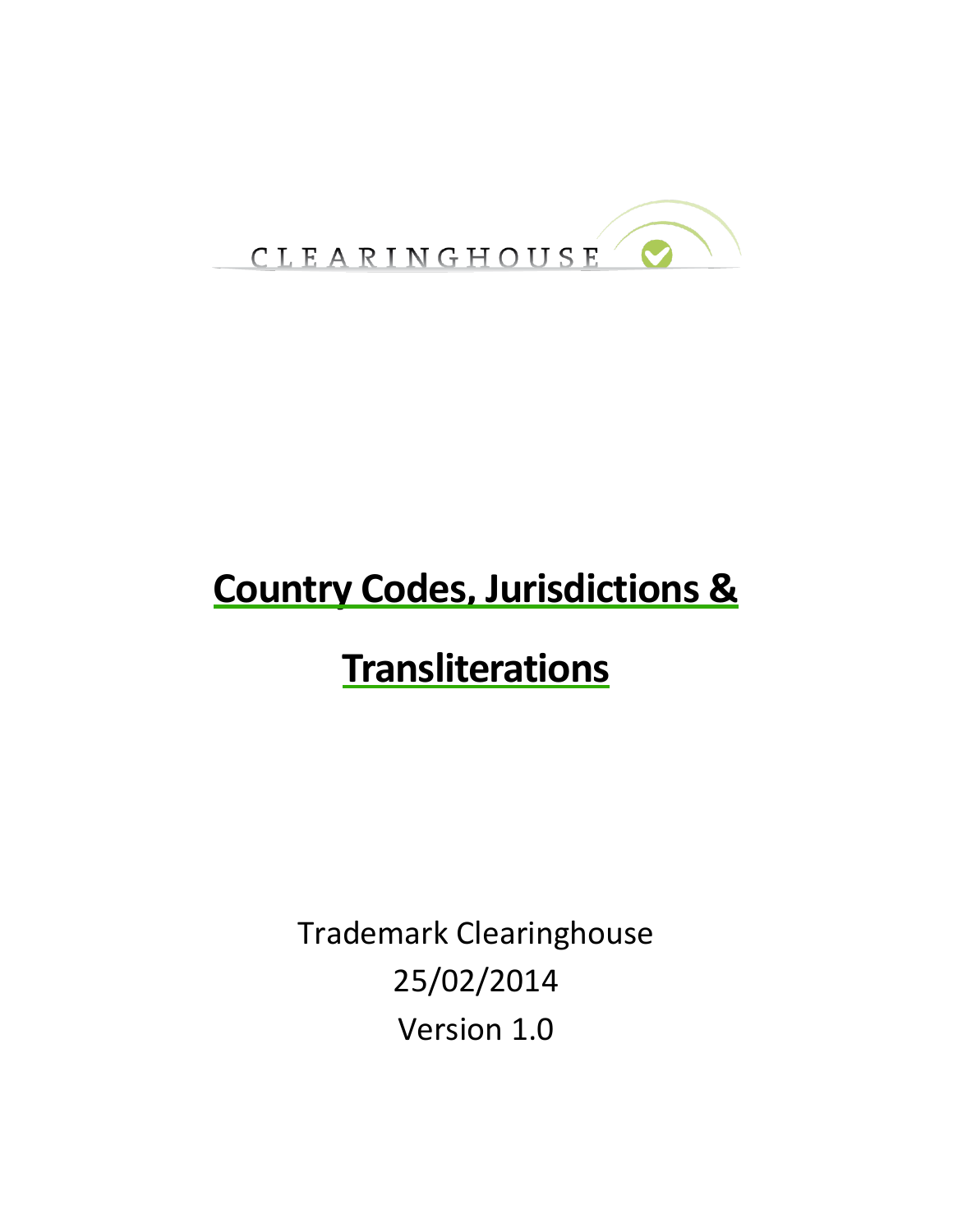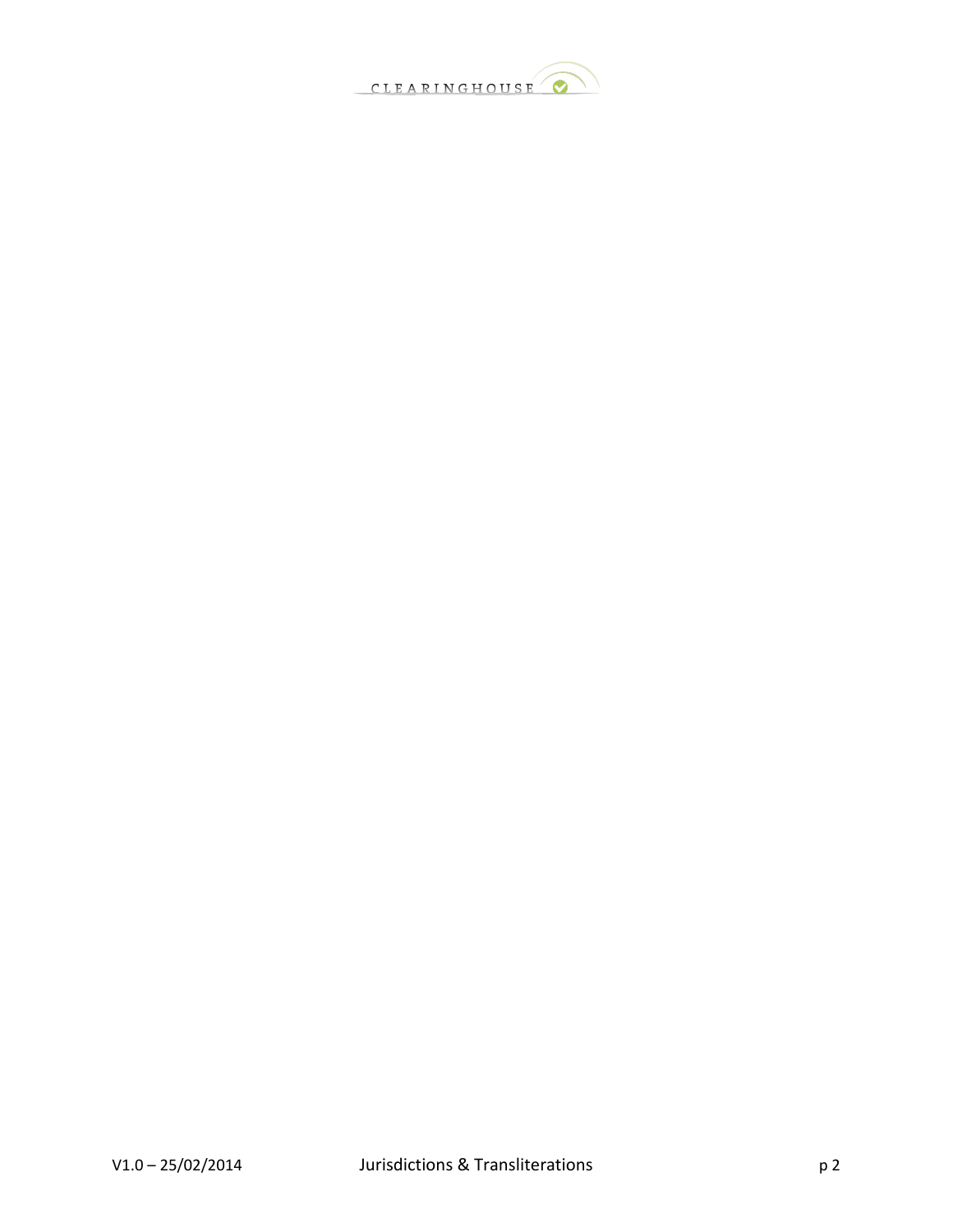

## **Table of Contents**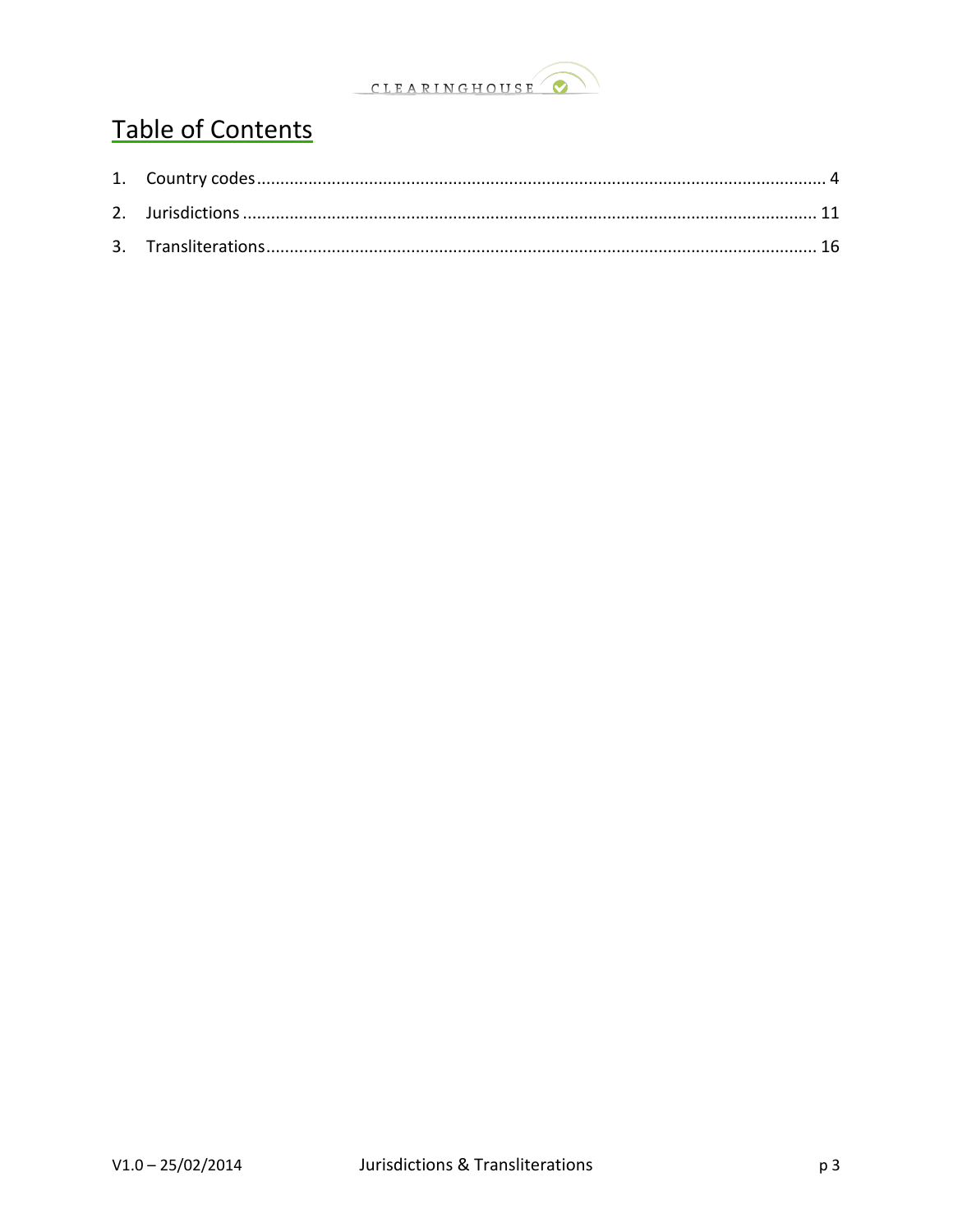

## <span id="page-3-0"></span>1. Country codes

| cс | country |
|----|---------|
|    |         |

| AD        | L | Andorra                |
|-----------|---|------------------------|
| AE        | L | United Arab Emirates   |
| AF        |   | Afghanistan            |
| AG        | L | Antigua and Barbuda    |
| ΑI        | L | Anguilla               |
| AL        | L | Albania                |
| AM        | L | Armenia                |
| AO -      |   | Angola                 |
| AR        | L | Argentina              |
| AS        | L | American Samoa         |
| AT        | L | Austria                |
| AU        | L | Australia              |
| AW        | L | Aruba                  |
| AZ        | L | Azerbaijan             |
| ΒA        | L | Bosnia and Herzegovina |
| ВB        | L | Barbados               |
| BD.       | L | Bangladesh             |
| BE        | L | Belgium                |
| ΒF        | L | <b>Burkina Faso</b>    |
| ВG        | L | <b>Bulgaria</b>        |
| BН        | L | Bahrain                |
| BI        | L | Burundi                |
| BJ        | L | Benin                  |
| BM        | L | Bermuda                |
| ΒN        | L | Brunei Darussalam      |
| BO        | L | <b>Bolivia</b>         |
| ΒR        | I | <b>Brazil</b>          |
| BS        |   | Bahamas                |
| ВT        |   | <b>Bhutan</b>          |
| <b>BV</b> | L | Bouvet Island          |
| BW        |   | Botswana               |
| BY.       | L | <b>Belarus</b>         |
| ΒZ        |   | <b>Belize</b>          |
| СA        |   | Canada                 |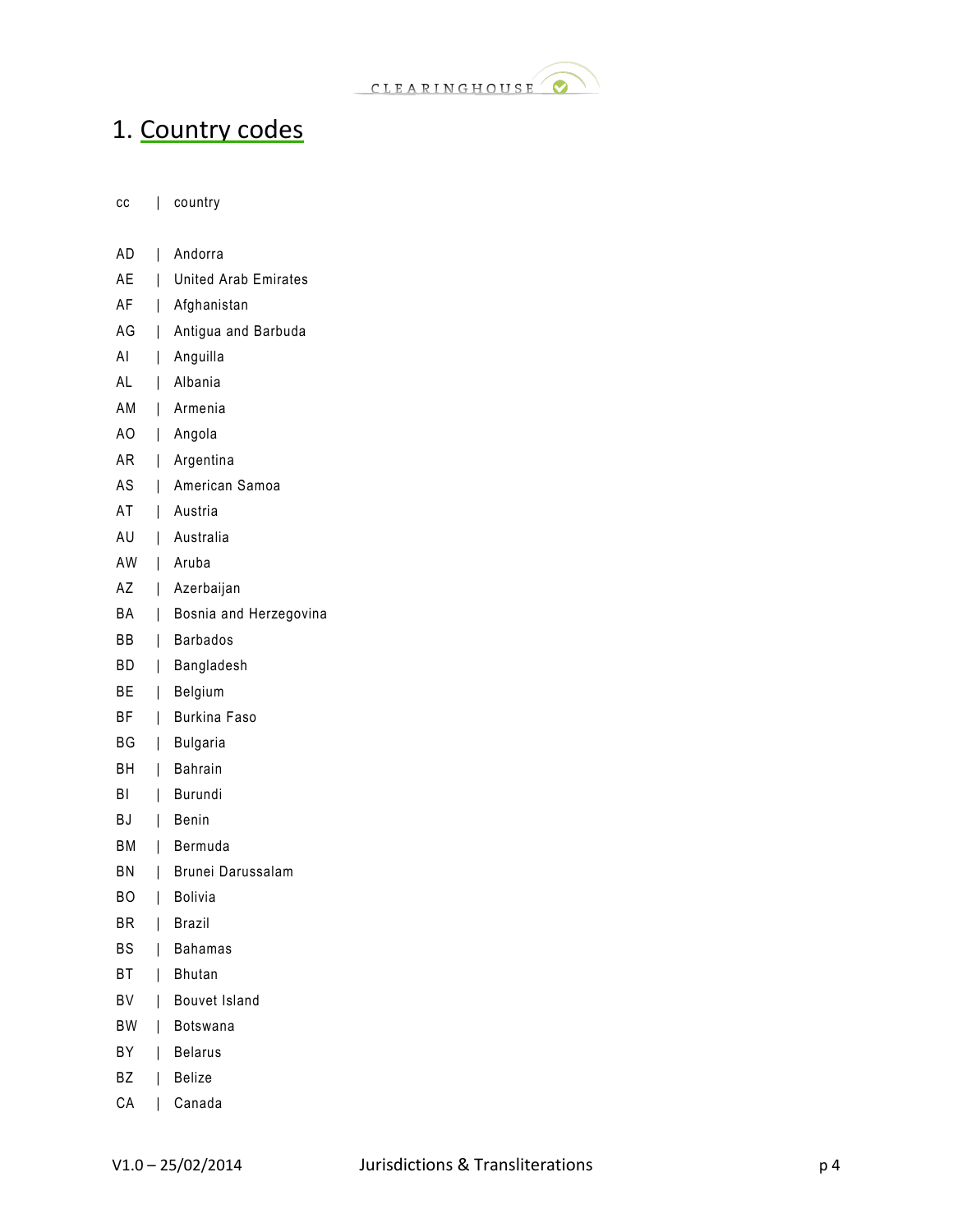CLEARINGHOUSE

- CC | Cocos (Keeling) Islands
- CD | Congo, the Democratic Republic of the
- CF | Central African Republic
- CG | Congo
- CH | Switzerland
- CI | Cote D'Ivoire
- CK | Cook Islands
- CL | Chile
- CM | Cameroon
- CN | China
- CO | Colombia
- CR | Costa Rica
- CU | Cuba
- CV | Cape Verde
- CX | Christmas Island
- CY | Cyprus
- CZ | Czech Republic
- DE | Germany
- DJ | Djibouti
- DK | Denmark
- DM | Dominica
- DO | Dominican Republic
- DZ | Algeria
- EC | Ecuador
- EE | Estonia
- EG | Egypt
- EH | Western Sahara
- ER | Eritrea
- ES | Spain
- ET | Ethiopia
- FI | Finland
- FJ | Fiji
- FK | Falkland Islands (Malvinas)
- FM | Micronesia, Federated States of
- FO | Faroe Islands
- FR | France
- GA | Gabon
- GB | United Kingdom
- GD | Grenada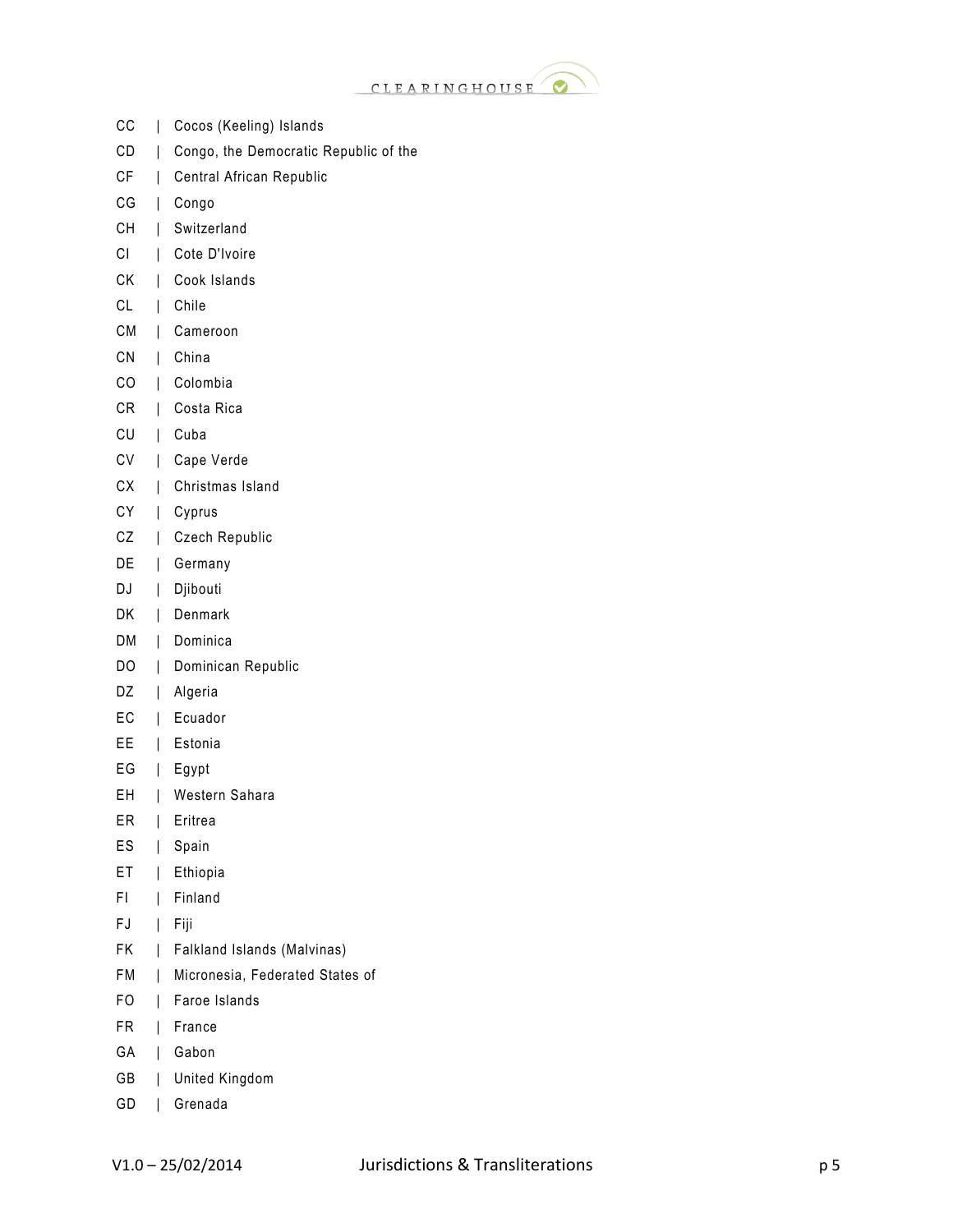| GE  | L | Georgia                                      |
|-----|---|----------------------------------------------|
| GF  | L | French Guiana                                |
| GН  | L | Ghana                                        |
| GI  | L | Gibraltar                                    |
| GL  | L | Greenland                                    |
| GM  | L | Gambia                                       |
| GN  | I | Guinea                                       |
| GP  | L | Guadeloupe                                   |
| GQ  | I | <b>Equatorial Guinea</b>                     |
| GR  | L | Greece                                       |
| GS  | I | South Georgia and the South Sandwich Islands |
| GT  | L | Guatemala                                    |
| GU  | L | Guam                                         |
| GW  | L | Guinea-Bissau                                |
| GY  | I | Guyana                                       |
| HK  | L | Hong Kong                                    |
| HM  | L | Heard Island and Mcdonald Islands            |
| HN  | L | Honduras                                     |
| HR  | I | Croatia                                      |
| НT  | L | Haiti                                        |
| HU  | L | Hungary                                      |
| ID  | L | Indonesia                                    |
| IE. | L | Ireland                                      |
| IL  | L | Israel                                       |
| IN  | L | India                                        |
| IО  | L | British Indian Ocean Territory               |
| IQ  | I | Iraq                                         |
| IR  | I | Iran, Islamic Republic of                    |
| IS  | I | Iceland                                      |
| ΙT  | I | Italy                                        |
| JM  | I | Jamaica                                      |
| JO  | L | Jordan                                       |
| JP  |   | Japan                                        |
| KE  | L | Kenya                                        |
| KG  | L | Kyrgyzstan                                   |
| KH  | L | Cambodia                                     |
| ΚI  | L | Kiribati                                     |
| KM  |   | Comoros                                      |
| KN  |   | Saint Kitts and Nevis                        |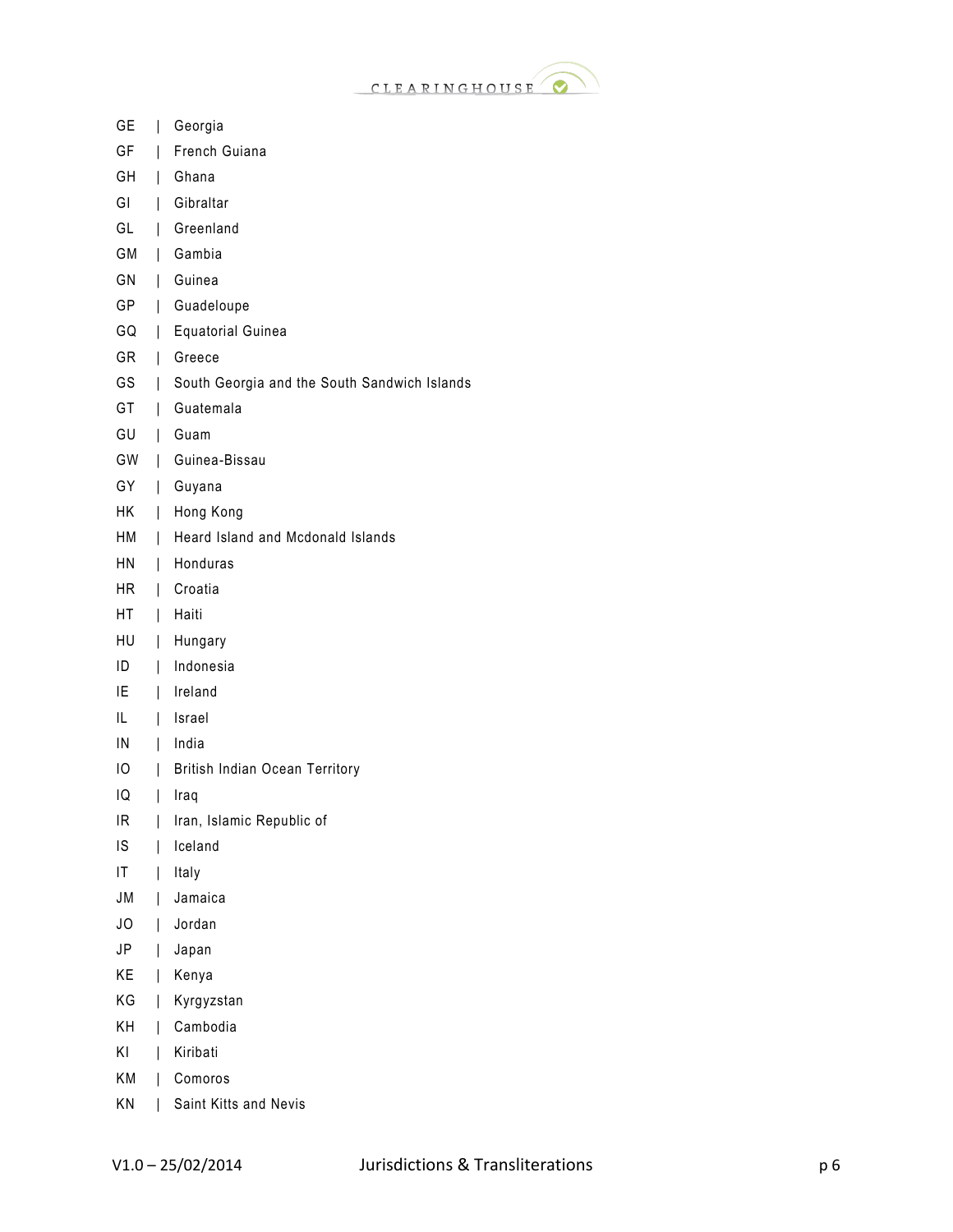- KP | Korea, Democratic People's Republic of
- KR | Korea, Republic of
- KW | Kuwait
- KY | Cayman Islands
- KZ | Kazakhstan
- LA | Lao People's Democratic Republic
- LB | Lebanon
- LC | Saint Lucia
- LI | Liechtenstein
- LK | Sri Lanka
- LR | Liberia
- LS | Lesotho
- LT | Lithuania
- LU | Luxembourg
- LV | Latvia
- LY | Libyan Arab Jamahiriya
- MA | Morocco
- MC | Monaco
- MD | Moldova, Republic of
- MG | Madagascar
- MH | Marshall Islands
- MK | Macedonia, the Former Yugoslav Republic of
- ML | Mali
- MM | Myanmar
- MN | Mongolia
- MO | Macao
- MP | Northern Mariana Islands
- MQ | Martinique
- MR | Mauritania
- MS | Montserrat
- MT | Malta
- MU | Mauritius
- MW | Malawi
- MX | Mexico
- MY | Malaysia
- MZ | Mozambique
- NA | Namibia
- NC | New Caledonia
- NE | Niger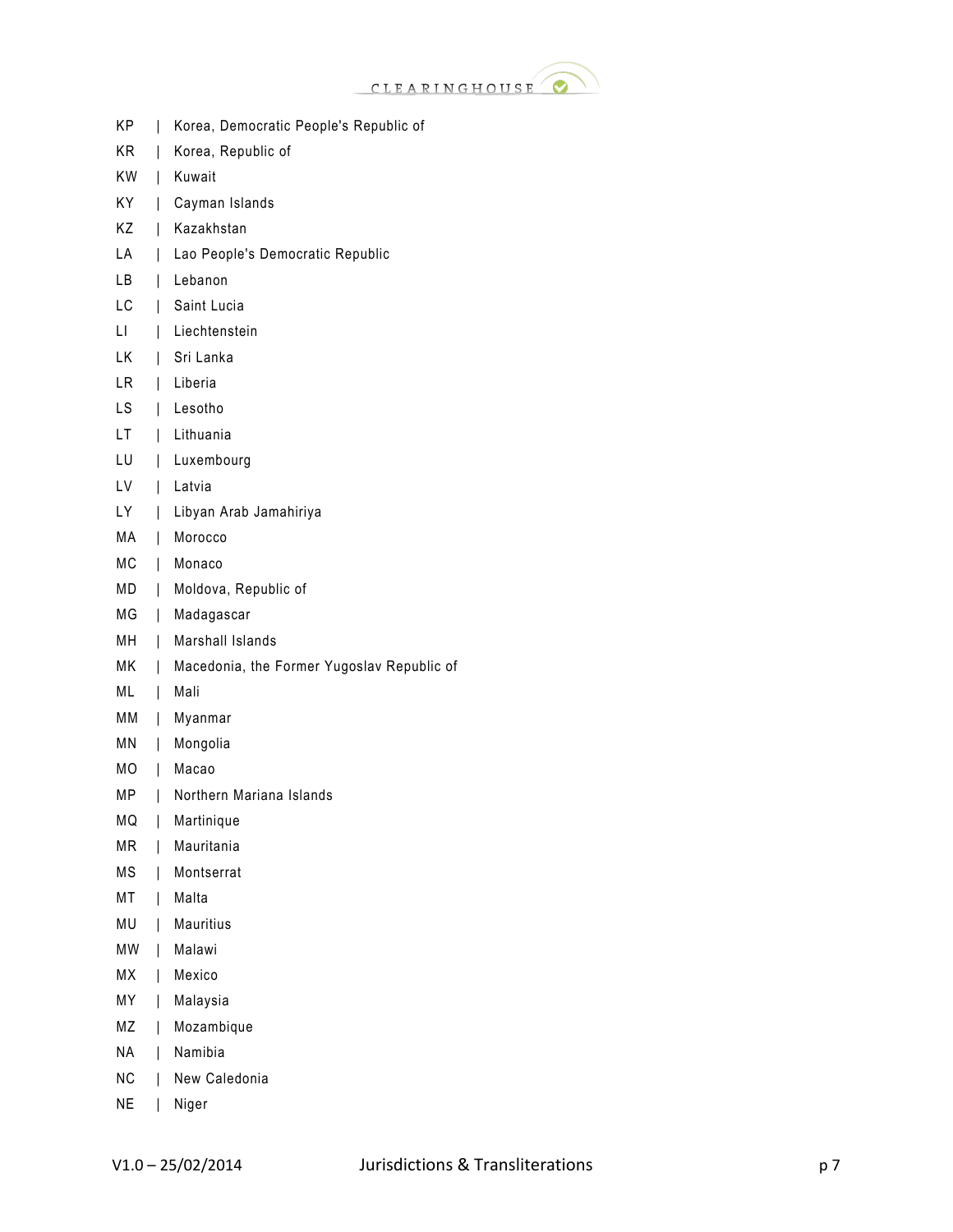### CLEARINGHOUSE

- NF | Norfolk Island
- NG | Nigeria
- NI | Nicaragua
- NL | Netherlands
- NO | Norway
- NP | Nepal
- NR | Nauru
- NU | Niue
- NZ | New Zealand
- OM | Oman
- PA | Panama
- PE | Peru
- PF | French Polynesia
- PG | Papua New Guinea
- PH | Philippines
- PK | Pakistan
- PL | Poland
- PM | Saint Pierre and Miquelon
- PN | Pitcairn
- PR | Puerto Rico
- PS | Palestinian Territory, Occupied
- PT | Portugal
- PW | Palau
- PY | Paraguay
- QA | Qatar
- RE | Reunion
- RO | Romania
- RU | Russian Federation
- RW | Rwanda
- SA | Saudi Arabia
- SB | Solomon Islands
- SC | Seychelles
- SD | Sudan
- SE | Sweden
- SG | Singapore
- SH | Saint Helena
- SI | Slovenia
- SJ | Svalbard and Jan Mayen
- SK | Slovakia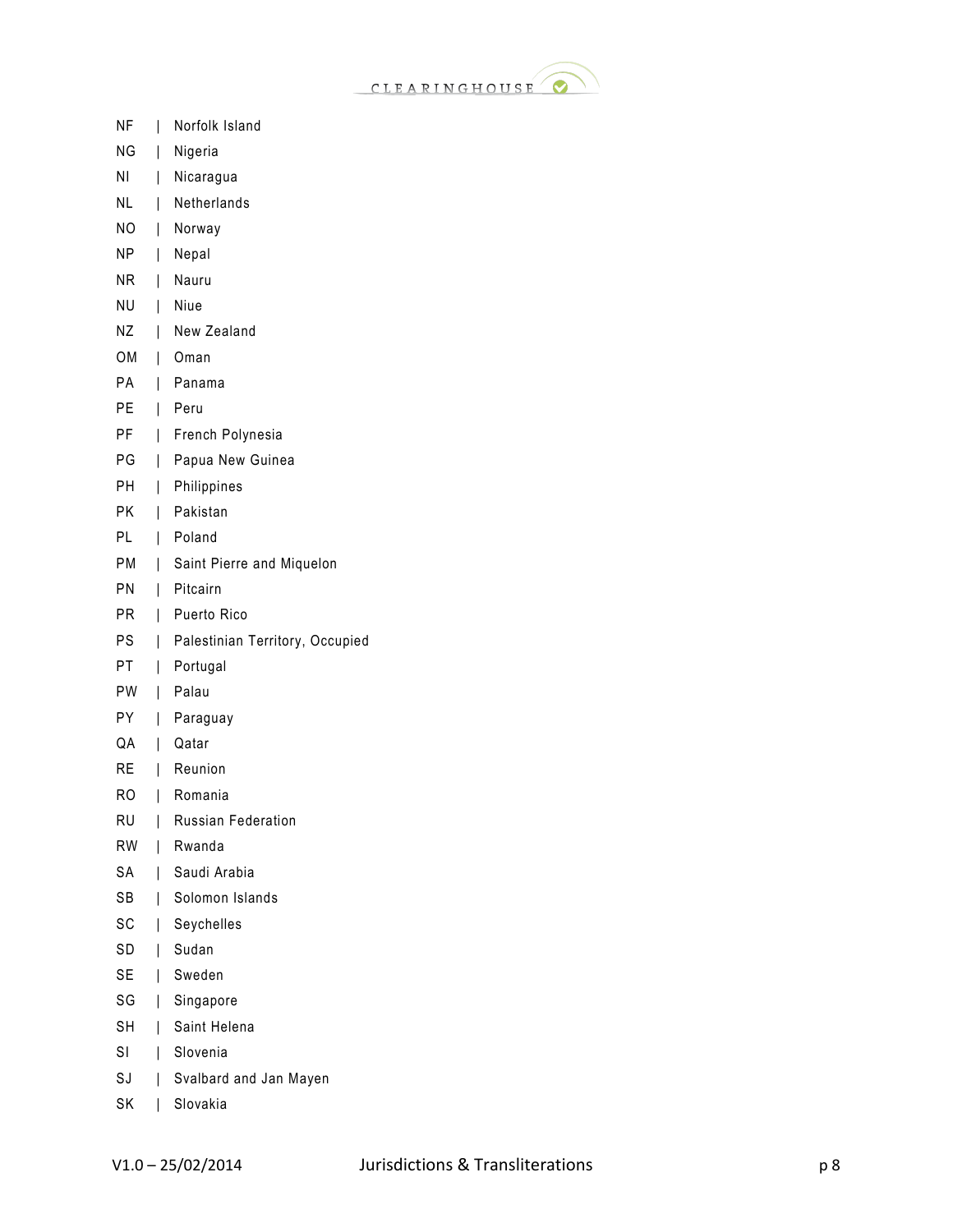CLEARINGHOUSE

- SL | Sierra Leone
- SM | San Marino
- SN | Senegal
- SO | Somalia
- SR | Suriname
- ST | Sao Tome and Principe
- SV | El Salvador
- SY | Syrian Arab Republic
- SZ | Swaziland
- TC | Turks and Caicos Islands
- TD | Chad
- TF | French Southern Territories
- TG | Togo
- TH | Thailand
- TJ | Tajikistan
- TK | Tokelau
- TL | Timor-Leste
- TM | Turkmenistan
- TN | Tunisia
- TO | Tonga
- TR | Turkey
- TT | Trinidad and Tobago
- TV | Tuvalu
- TW | Taiwan, Province of China
- TZ | Tanzania, United Republic of
- UA | Ukraine
- UG | Uganda
- UM | United States Minor Outlying Islands
- US | United States
- UY | Uruguay
- UZ | Uzbekistan
- VA | Holy See (Vatican City State)
- VC | Saint Vincent and the Grenadines
- VE | Venezuela
- VG | Virgin Islands, British
- VI | Virgin Islands, U.s.
- VN | Viet Nam
- VU | Vanuatu
- WF | Wallis and Futuna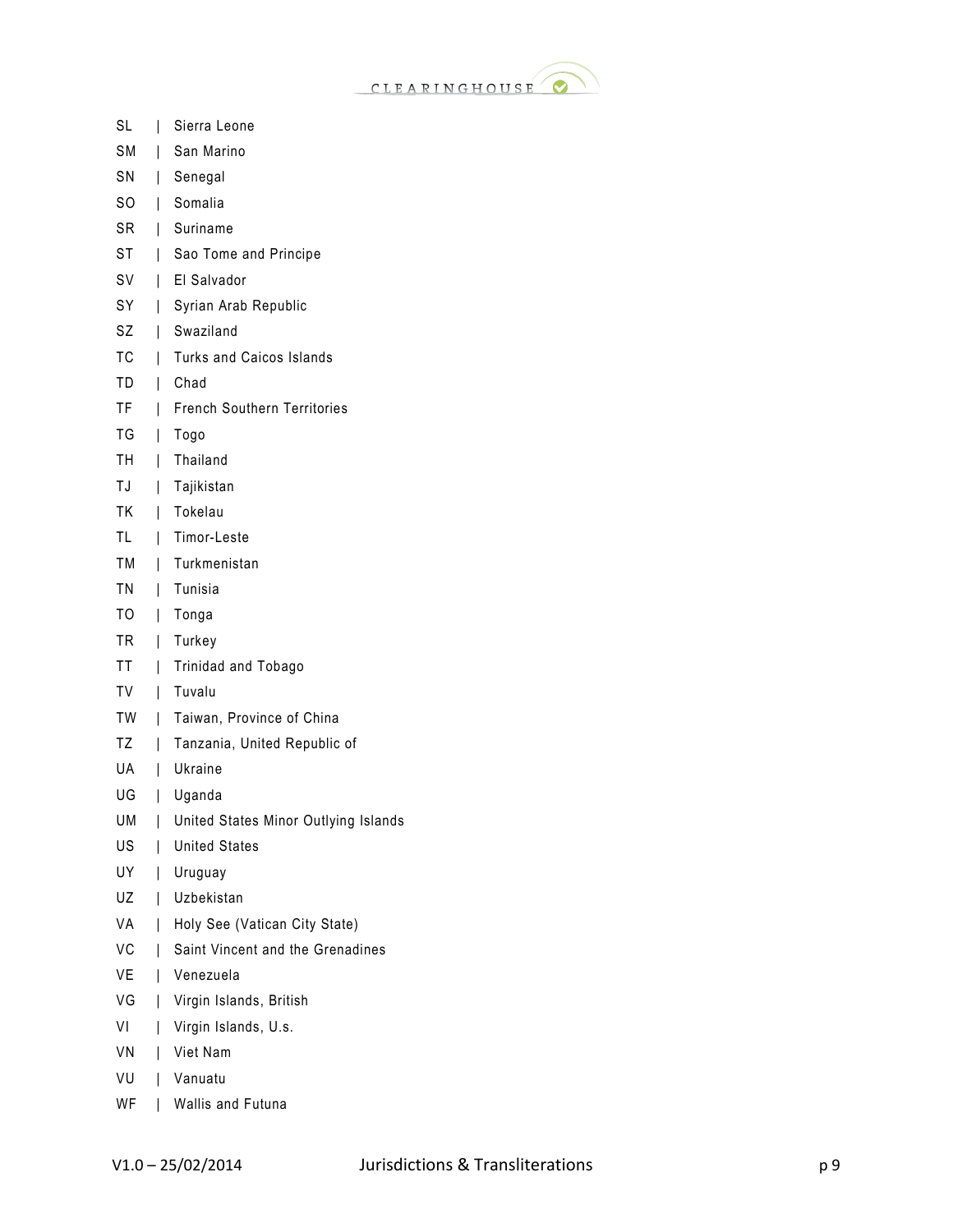- WS | Samoa
- YE | Yemen
- YT | Mayotte
- ZA | South Africa
- ZM | Zambia
- ZW | Zimbabwe
- AX | Alands islands
- BL | Saint Barthélemy
- BQ | Bonaire, Sint Eustatius and Saba
- CW | Curaçao
- GG | Guernsey
- IM | Isle Of Man
- JE | Jersey
- ME | Montenegro
- MF | Saint Martin (French part)
- RS | Serbia
- SS | South Sudan
- SX | Sint Maarten (Dutch part)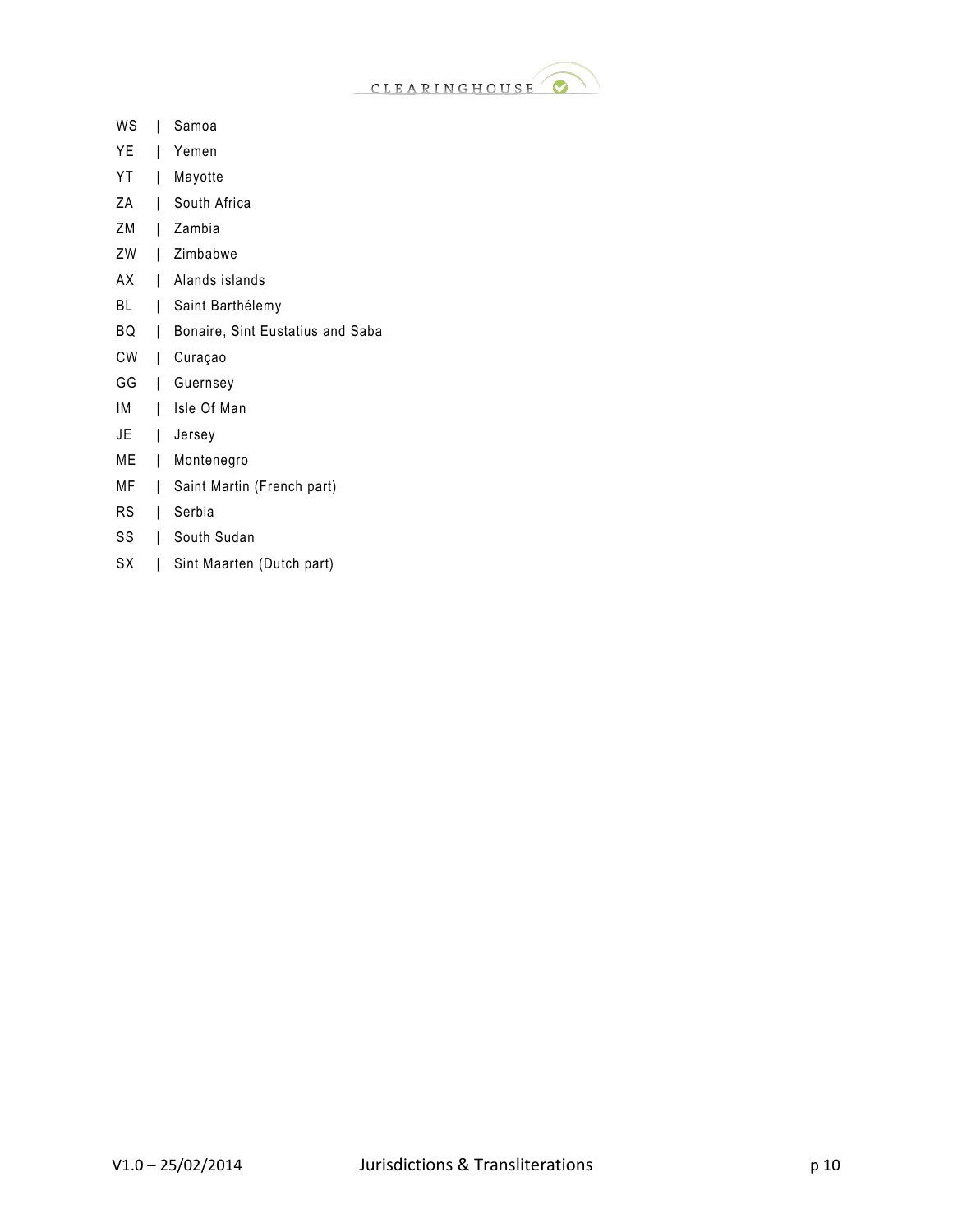

## <span id="page-10-0"></span>2. Jurisdictions

cc | country

| AD        | $\mathbf{I}$ | Andorra                                                     |
|-----------|--------------|-------------------------------------------------------------|
| AE        | L            | <b>United Arab Emirates</b>                                 |
| AF        | L            | Afghanistan                                                 |
| AG        | L            | Antigua and Barbuda                                         |
| AI        | L            | Anguilla                                                    |
| AL.       | L            | Albania                                                     |
| AM        | L            | Armenia                                                     |
| AO.       | L            | Angola                                                      |
| AP        | L            | African Regional Intellectual Property Organization (ARIPO) |
| AR        | L            | Argentina                                                   |
| AT        | L            | Austria                                                     |
| AU        | L            | Australia                                                   |
| AW        | $\mathbf{I}$ | Aruba                                                       |
| AΖ        | L            | Azerbaijan                                                  |
| ВA        | L            | Bosnia and Herzegovina                                      |
| ВB        | L            | <b>Barbados</b>                                             |
| ВD        | L            | Bangladesh                                                  |
| ВG        | L            | <b>Bulgaria</b>                                             |
| BН        | L            | Bahrain                                                     |
| BI        | L            | Burundi                                                     |
| ВM        | L            | Bermuda                                                     |
| BN        | L            | Brunei Darussalam                                           |
| BO        | L            | Bolivia, Plurinational State of                             |
| BQ        | L            | Bonaire, Sint Eustatius and Saba                            |
| BR        | L            | <b>Brazil</b>                                               |
| <b>BS</b> | L            | <b>Bahamas</b>                                              |
| ВT        |              | Bhutan                                                      |
| ВW        | L            | Botswana                                                    |
| ВX        | L            | Benelux Office for Intellectual Property (BOIP)             |
| ΒY        | L            | <b>Belarus</b>                                              |
| ΒZ        | L            | <b>Belize</b>                                               |
| CA        | L            | Canada                                                      |
| CD        | L            | Democratic Republic of the Congo                            |
| CН        |              | Switzerland                                                 |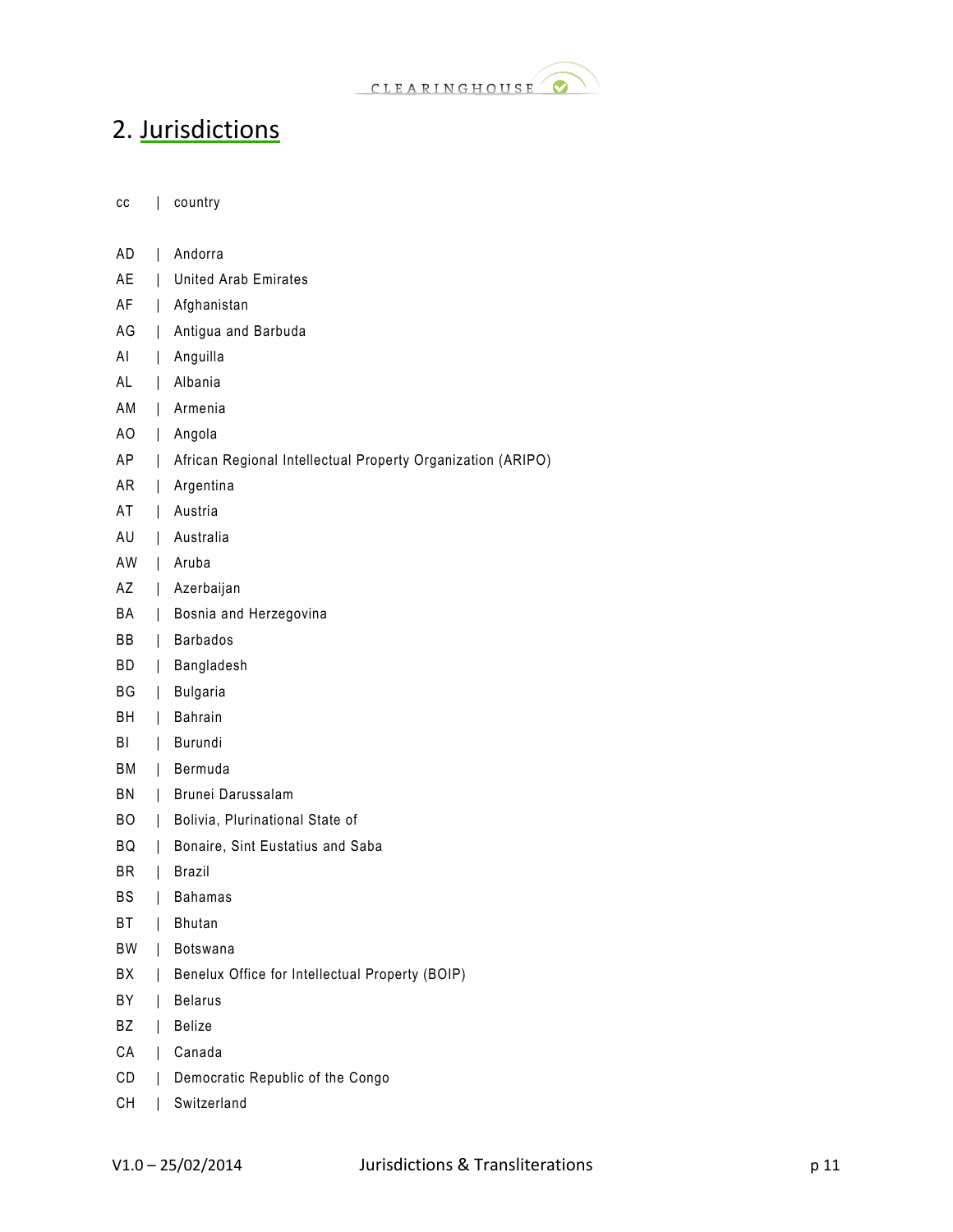| <b>CL</b> | I | Chile                                             |
|-----------|---|---------------------------------------------------|
| CN        | L | China                                             |
| CO        | T | Colombia                                          |
| CR        | T | Costa Rica                                        |
| CU        | I | Cuba                                              |
| CV        | I | Cape Verde                                        |
| CY        | L | Cyprus                                            |
| CZ        | I | Czech Republic                                    |
| DE        | I | Germany                                           |
| DJ        | I | Djibouti                                          |
| DK        | I | Denmark                                           |
| DM        | T | Dominica                                          |
| DO        | I | Dominican Republic                                |
| DZ        | I | Algeria                                           |
| ЕC        | T | Ecuador                                           |
| SS        | I | South Sudan                                       |
| SX        | I | Sint Maarten (Dutch part)                         |
| FM        | L | Micronesia, Federated States of                   |
| <b>NG</b> | L | Nigeria                                           |
| ΝI        | L | Nicaragua                                         |
| NO .      | I | Norway                                            |
| ΝP        | I | Nepal                                             |
| NR        | L | Nauru                                             |
| ΝZ        | L | New Zealand                                       |
| OA        | L | African Intellectual Property Organization (OAPI) |
| OM        | I | Oman                                              |
| PA        | I | Panama                                            |
| PE        | I | Peru                                              |
| PG        | I | Papua New Guinea                                  |
| PR        | I | Puerto Rico                                       |
| <b>PS</b> | I | Palestinian Territory, Occupied                   |
| <b>PH</b> | I | Philippines                                       |
| PK        | I | Pakistan                                          |
| PL.       | I | Poland                                            |
| PT        |   | Portugal                                          |
| PW        | I | Palau                                             |
| PY        | I | Paraguay                                          |
| QA        | I | Qatar                                             |
| <b>RO</b> |   | Romania                                           |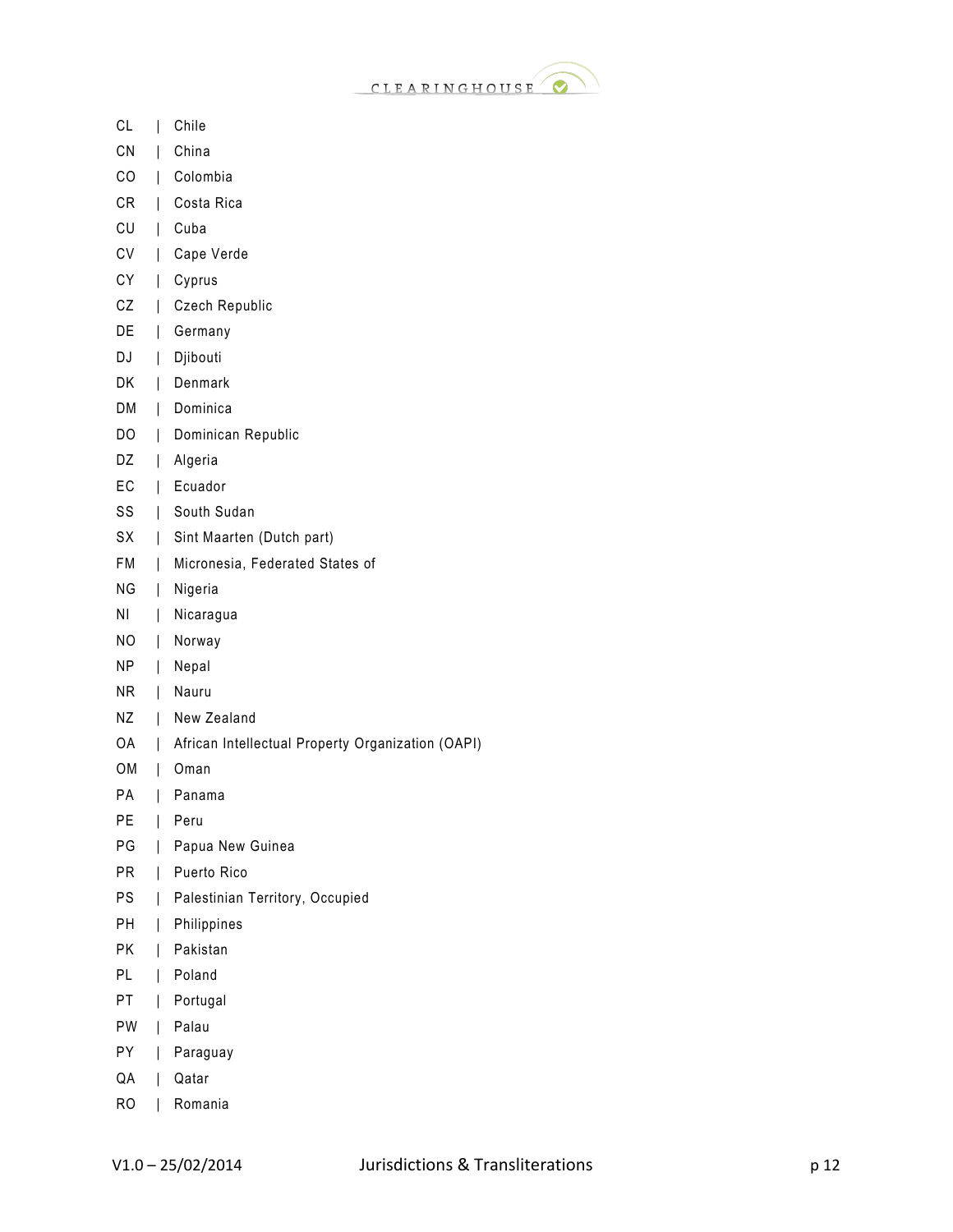### CLEARINGHOUSE

- RS | Serbia
- RU | Russian Federation
- RW | Rwanda
- SA | Saudi Arabia
- SC | Seychelles
- SD | Sudan
- SE | Sweden
- SG | Singapore
- SI | Slovenia
- SK | Slovakia
- SM | San Marino
- SO | Somalia
- SR | Suriname
- ST | Sao Tome and Principe
- SV | El Salvador
- SY | Syrian Arab Republic
- SZ | Swaziland
- TC | Turks and Caicos Islands
- TH | Thailand
- TJ | Tajikistan
- TL | Timor "Leste
- TM | Turkmenistan
- TN | Tunisia
- TO | Tonga
- TR | Turkey
- TT | Trinidad and Tobago
- TV | Tuvalu
- TW | Taiwan, Province of China
- TZ | United Republic of Tanzania
- UA | Ukraine
- UG | Uganda
- US | United States of America
- UY | Uruguay
- UZ | Uzbekistan
- VC | Saint Vincent and the Grenadines
- VE | Venezuela, Bolivarian Republic of
- VN | Viet Nam
- VU | Vanuatu
- WO | World Intellectual Property Organization (WIPO) (International Bureau of)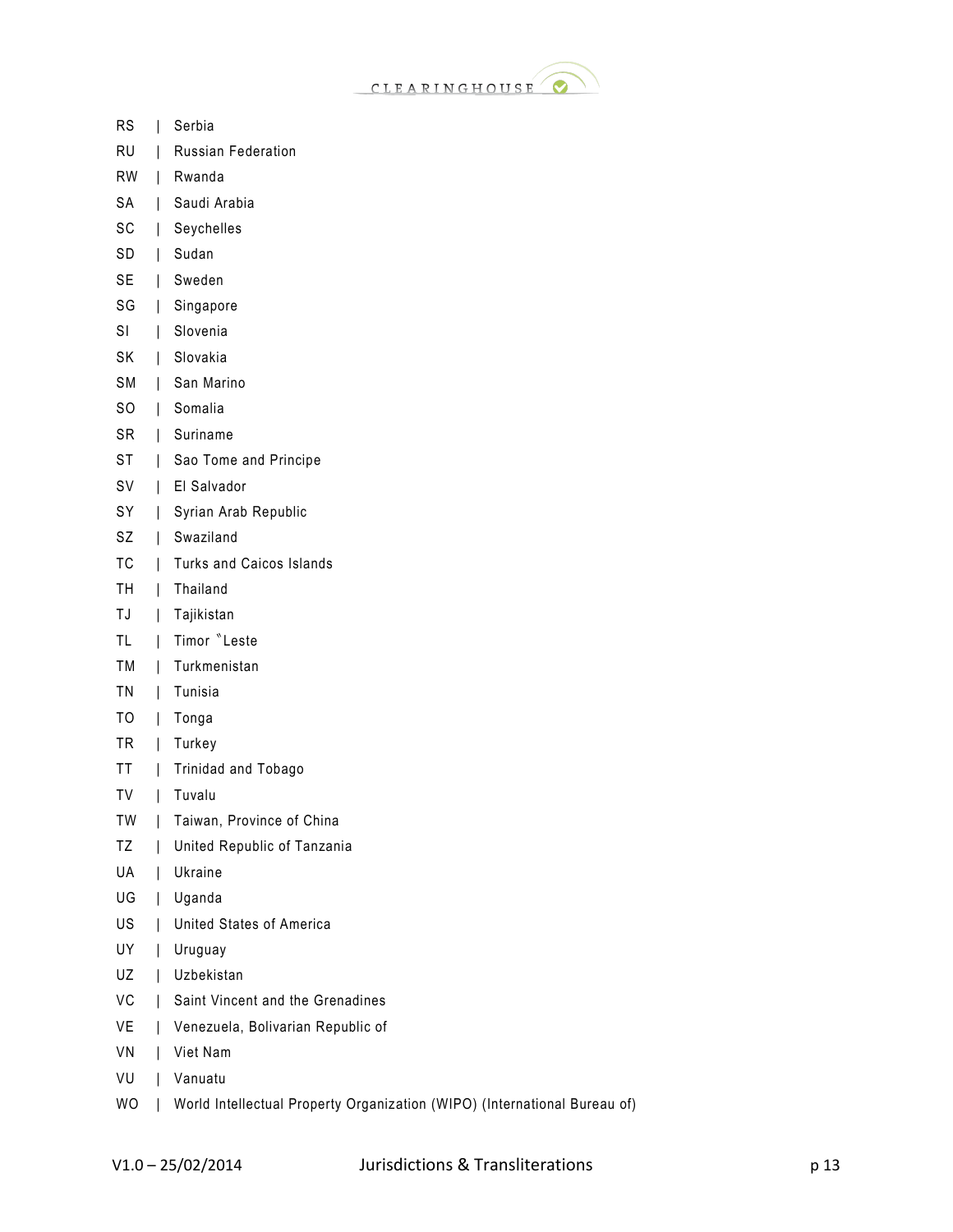| YE<br>Yemen<br>ΖA<br>South Africa<br>$\mathsf{I}$<br>ZM<br>Zambia<br>T<br>ZW<br>Zimbabwe<br>T<br>EE.<br>Estonia<br>T<br>EG<br>Egypt<br>T<br>EH<br>Western Sahara<br>L<br>Office for Harmonization in the Internal Market (Trademarks and Designs) (OHIM)<br>EM<br>T<br>ER<br>Eritrea<br>$\mathsf{I}$<br>ES<br>Spain<br>L<br>ET.<br>Ethiopia<br>T<br>Finland<br>FI<br>T<br>FJ<br>Fiji<br>T<br><b>FR</b><br>France<br>T<br>GB<br>United Kingdom<br>T<br>GE<br>Georgia<br>T<br>GH<br>Ghana<br>T<br>GM<br>Gambia<br>T<br>GR<br>Greece<br>T<br>GT<br>Guatemala<br>T<br>GY<br>Guyana<br>T<br>HK<br>The Hong Kong Special Administrative Region of the People * s Republic of China<br>T<br>HN<br>Honduras<br>T<br>Croatia<br>HR<br>T<br>НT<br>Haiti<br>HU<br>Hungary<br>International Bureau of the World Intellectual Property Organization (WIPO)<br>IB<br>ID<br>Indonesia<br>IE<br>Ireland<br>IL.<br>Israel<br>IN<br>India<br>T<br>IQ<br>Iraq<br>T<br>IR.<br>Iran (Islamic Republic of)<br>IS<br>Iceland<br>IT<br>Italy<br>T<br>JM<br>Jamaica<br>T<br>JO<br>Jordan<br>T<br>JP<br>Japan<br>T | WS | Samoa |
|------------------------------------------------------------------------------------------------------------------------------------------------------------------------------------------------------------------------------------------------------------------------------------------------------------------------------------------------------------------------------------------------------------------------------------------------------------------------------------------------------------------------------------------------------------------------------------------------------------------------------------------------------------------------------------------------------------------------------------------------------------------------------------------------------------------------------------------------------------------------------------------------------------------------------------------------------------------------------------------------------------------------------------------------------------------------------------------|----|-------|
|                                                                                                                                                                                                                                                                                                                                                                                                                                                                                                                                                                                                                                                                                                                                                                                                                                                                                                                                                                                                                                                                                          |    |       |
|                                                                                                                                                                                                                                                                                                                                                                                                                                                                                                                                                                                                                                                                                                                                                                                                                                                                                                                                                                                                                                                                                          |    |       |
|                                                                                                                                                                                                                                                                                                                                                                                                                                                                                                                                                                                                                                                                                                                                                                                                                                                                                                                                                                                                                                                                                          |    |       |
|                                                                                                                                                                                                                                                                                                                                                                                                                                                                                                                                                                                                                                                                                                                                                                                                                                                                                                                                                                                                                                                                                          |    |       |
|                                                                                                                                                                                                                                                                                                                                                                                                                                                                                                                                                                                                                                                                                                                                                                                                                                                                                                                                                                                                                                                                                          |    |       |
|                                                                                                                                                                                                                                                                                                                                                                                                                                                                                                                                                                                                                                                                                                                                                                                                                                                                                                                                                                                                                                                                                          |    |       |
|                                                                                                                                                                                                                                                                                                                                                                                                                                                                                                                                                                                                                                                                                                                                                                                                                                                                                                                                                                                                                                                                                          |    |       |
|                                                                                                                                                                                                                                                                                                                                                                                                                                                                                                                                                                                                                                                                                                                                                                                                                                                                                                                                                                                                                                                                                          |    |       |
|                                                                                                                                                                                                                                                                                                                                                                                                                                                                                                                                                                                                                                                                                                                                                                                                                                                                                                                                                                                                                                                                                          |    |       |
|                                                                                                                                                                                                                                                                                                                                                                                                                                                                                                                                                                                                                                                                                                                                                                                                                                                                                                                                                                                                                                                                                          |    |       |
|                                                                                                                                                                                                                                                                                                                                                                                                                                                                                                                                                                                                                                                                                                                                                                                                                                                                                                                                                                                                                                                                                          |    |       |
|                                                                                                                                                                                                                                                                                                                                                                                                                                                                                                                                                                                                                                                                                                                                                                                                                                                                                                                                                                                                                                                                                          |    |       |
|                                                                                                                                                                                                                                                                                                                                                                                                                                                                                                                                                                                                                                                                                                                                                                                                                                                                                                                                                                                                                                                                                          |    |       |
|                                                                                                                                                                                                                                                                                                                                                                                                                                                                                                                                                                                                                                                                                                                                                                                                                                                                                                                                                                                                                                                                                          |    |       |
|                                                                                                                                                                                                                                                                                                                                                                                                                                                                                                                                                                                                                                                                                                                                                                                                                                                                                                                                                                                                                                                                                          |    |       |
|                                                                                                                                                                                                                                                                                                                                                                                                                                                                                                                                                                                                                                                                                                                                                                                                                                                                                                                                                                                                                                                                                          |    |       |
|                                                                                                                                                                                                                                                                                                                                                                                                                                                                                                                                                                                                                                                                                                                                                                                                                                                                                                                                                                                                                                                                                          |    |       |
|                                                                                                                                                                                                                                                                                                                                                                                                                                                                                                                                                                                                                                                                                                                                                                                                                                                                                                                                                                                                                                                                                          |    |       |
|                                                                                                                                                                                                                                                                                                                                                                                                                                                                                                                                                                                                                                                                                                                                                                                                                                                                                                                                                                                                                                                                                          |    |       |
|                                                                                                                                                                                                                                                                                                                                                                                                                                                                                                                                                                                                                                                                                                                                                                                                                                                                                                                                                                                                                                                                                          |    |       |
|                                                                                                                                                                                                                                                                                                                                                                                                                                                                                                                                                                                                                                                                                                                                                                                                                                                                                                                                                                                                                                                                                          |    |       |
|                                                                                                                                                                                                                                                                                                                                                                                                                                                                                                                                                                                                                                                                                                                                                                                                                                                                                                                                                                                                                                                                                          |    |       |
|                                                                                                                                                                                                                                                                                                                                                                                                                                                                                                                                                                                                                                                                                                                                                                                                                                                                                                                                                                                                                                                                                          |    |       |
|                                                                                                                                                                                                                                                                                                                                                                                                                                                                                                                                                                                                                                                                                                                                                                                                                                                                                                                                                                                                                                                                                          |    |       |
|                                                                                                                                                                                                                                                                                                                                                                                                                                                                                                                                                                                                                                                                                                                                                                                                                                                                                                                                                                                                                                                                                          |    |       |
|                                                                                                                                                                                                                                                                                                                                                                                                                                                                                                                                                                                                                                                                                                                                                                                                                                                                                                                                                                                                                                                                                          |    |       |
|                                                                                                                                                                                                                                                                                                                                                                                                                                                                                                                                                                                                                                                                                                                                                                                                                                                                                                                                                                                                                                                                                          |    |       |
|                                                                                                                                                                                                                                                                                                                                                                                                                                                                                                                                                                                                                                                                                                                                                                                                                                                                                                                                                                                                                                                                                          |    |       |
|                                                                                                                                                                                                                                                                                                                                                                                                                                                                                                                                                                                                                                                                                                                                                                                                                                                                                                                                                                                                                                                                                          |    |       |
|                                                                                                                                                                                                                                                                                                                                                                                                                                                                                                                                                                                                                                                                                                                                                                                                                                                                                                                                                                                                                                                                                          |    |       |
|                                                                                                                                                                                                                                                                                                                                                                                                                                                                                                                                                                                                                                                                                                                                                                                                                                                                                                                                                                                                                                                                                          |    |       |
|                                                                                                                                                                                                                                                                                                                                                                                                                                                                                                                                                                                                                                                                                                                                                                                                                                                                                                                                                                                                                                                                                          |    |       |
|                                                                                                                                                                                                                                                                                                                                                                                                                                                                                                                                                                                                                                                                                                                                                                                                                                                                                                                                                                                                                                                                                          |    |       |
|                                                                                                                                                                                                                                                                                                                                                                                                                                                                                                                                                                                                                                                                                                                                                                                                                                                                                                                                                                                                                                                                                          |    |       |
|                                                                                                                                                                                                                                                                                                                                                                                                                                                                                                                                                                                                                                                                                                                                                                                                                                                                                                                                                                                                                                                                                          |    |       |
|                                                                                                                                                                                                                                                                                                                                                                                                                                                                                                                                                                                                                                                                                                                                                                                                                                                                                                                                                                                                                                                                                          |    |       |
|                                                                                                                                                                                                                                                                                                                                                                                                                                                                                                                                                                                                                                                                                                                                                                                                                                                                                                                                                                                                                                                                                          |    |       |
|                                                                                                                                                                                                                                                                                                                                                                                                                                                                                                                                                                                                                                                                                                                                                                                                                                                                                                                                                                                                                                                                                          |    |       |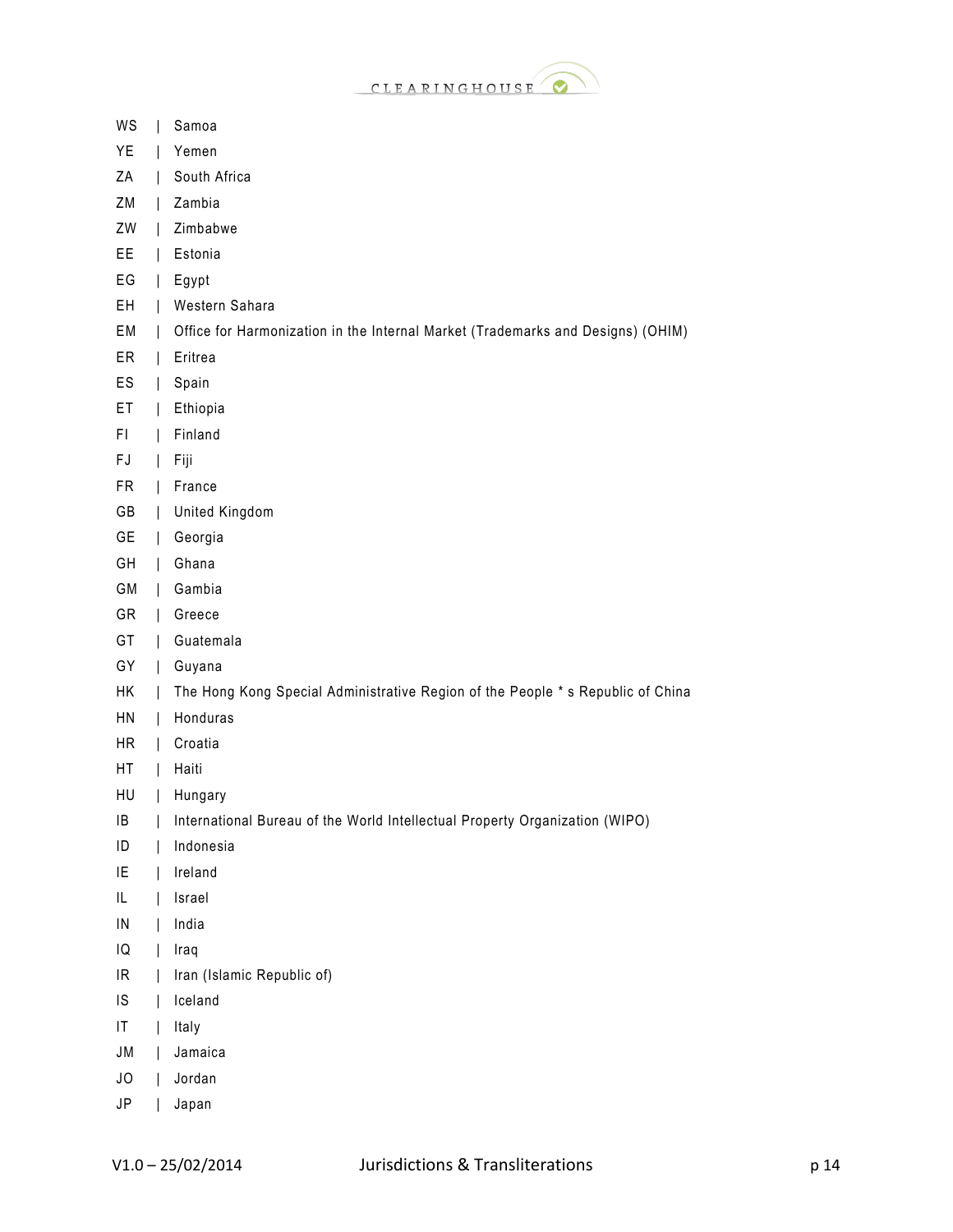CLEARINGHOUSE

- KE | Kenya
- KG | Kyrgyzstan
- KH | Cambodia
- KM | Comoros
- KN | Saint Kitts and Nevis
- KP | Democratic People\*s Republic of Korea
- KR | Republic of Korea
- KW | Kuwait
- KY | Cayman Islands
- KZ | Kazakhstan
- LA | Lao People \* s Democratic Republic
- LB | Lebanon
- LC | Saint Lucia
- LI | Liechtenstein
- LK | Sri Lanka
- LR | Liberia
- LS | Lesotho
- LT | Lithuania
- LV | Latvia
- LY | Libya
- MA | Morocco
- MC | Monaco
- MD | Republic of Moldova
- ME | Montenegro
- MG | Madagascar
- MK | The former Yugoslav Republic of Macedonia
- MM | Myanmar
- MN | Mongolia
- MO | Macao
- MT | Malta
- MU | Mauritius
- MW | Malawi
- MX | Mexico
- MY | Malaysia
- MZ | Mozambique
- NA | Namibia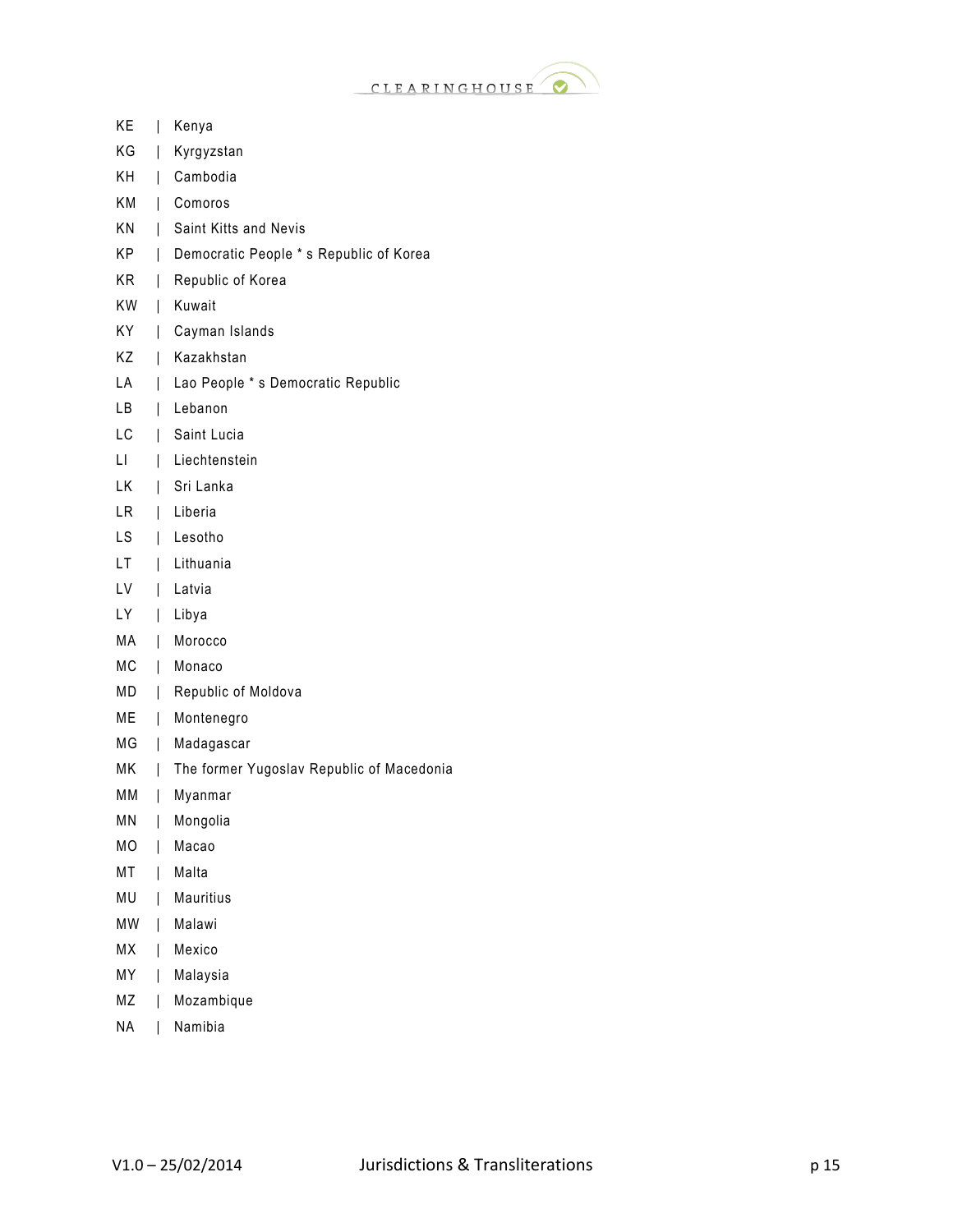

## <span id="page-15-0"></span>3. Transliterations

Transliteration of & and @ per country and per jurisdiction.

### **3.1. Country codes**

refchar| cc | transliteration

| @                         | I | AE | I | فی |
|---------------------------|---|----|---|----|
| $^{\textregistered}$      | I | ΑG | I | at |
| $^\text{\textregistered}$ | I | AI | I | at |
| $^{\textregistered}$      | I | AO | ۱ | em |
| @                         | I | AS | ۱ | at |
| $^{\textregistered}$      | I | AU | I | at |
| $^\text{\textregistered}$ | I | ВB | I | at |
| $^\text{\textregistered}$ | I | ΒH | I | فی |
| $^{\textregistered}$      | I | ВM | I | at |
| @                         | I | ΒN | ۱ | di |
| $^{\textregistered}$      | I | ΒN | I | at |
| $^{\textregistered}$      | I | ΒR | I | em |
| @                         | I | ВS | ۱ | at |
| @                         | I | BW | I | at |
| @                         | I | BW | I | ko |
| @                         | I | ΒZ | ۱ | at |
| @                         | I | СA | I | at |
| @                         | I | CC | ۱ | at |
| @                         | I | СK | I | at |
| @                         | I | СM | I | at |
| @                         | I | CV | ۱ | em |
| $^{\textregistered}$      | I | СX | I | at |
| $^{\textregistered}$      | I | DJ | I | فی |
| @                         | I | DM | I | at |
| @                         | I | DZ | I | فی |
| @                         | I | EG | I | فی |
| $^\text{\textregistered}$ | I | EΗ | I | فر |
| $^\text{\textregistered}$ | I | ER | I | at |
| $^\text{\textregistered}$ | I | ER | I | فی |
| $^{\textregistered}$      | I | FJ | I | at |
| @                         | I | FK | I | at |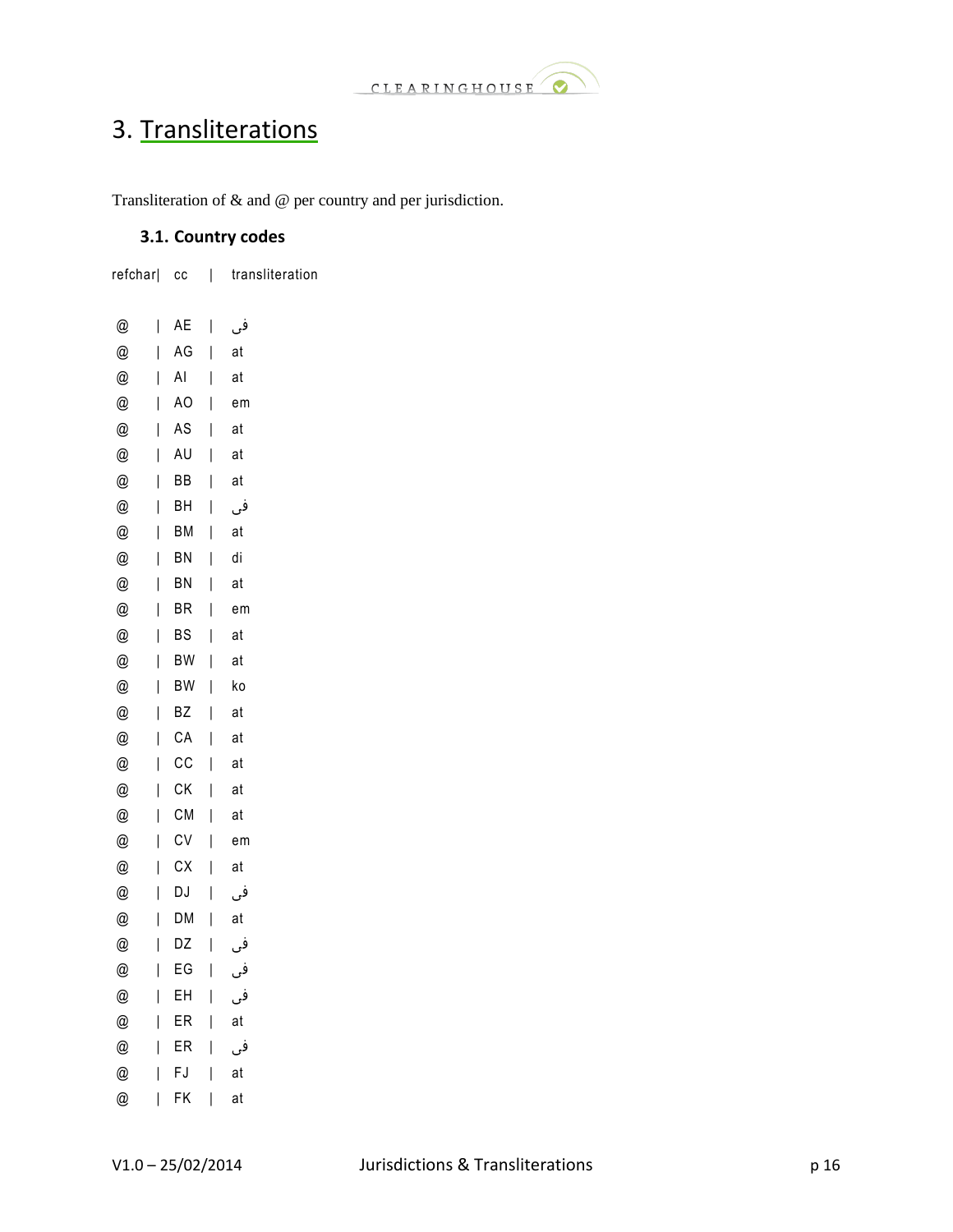| @                         | I | FM | ۱ | at     |
|---------------------------|---|----|---|--------|
| @                         | I | GВ | ۱ | at     |
| $^{\textregistered}$      | I | GD | ۱ | at     |
| $^{\textregistered}$      | I | GG | ۱ | at     |
| @                         | I | GН | ۱ | at     |
| @                         | I | GI | ۱ | at     |
| @                         | I | GM | I | at     |
| $^{\textregistered}$      | I | GS | I | at     |
| $^\text{\textregistered}$ | I | GU | ۱ | at     |
| @                         | I | GW | ۱ | em     |
| $^{\textregistered}$      | I | GY | ۱ | at     |
| @                         | I | НK | I | at     |
| @                         | I | НM | I | at     |
| @                         | I | ID | ۱ | at     |
| @                         | I | ΙE | I | at     |
| $^{\textregistered}$      | I | ΙE | ۱ | ag     |
| $^{\textregistered}$      | I | IL | ۱ | فی     |
| @                         | I | ΙM | I | at     |
| @                         | I | IN | ۱ | at     |
| @                         | I | IN | ۱ | में    |
| $^{\textregistered}$      | I | 10 | I | at     |
| $^{\textregistered}$      | I | IQ | ۱ | فی     |
| @                         | I | IS | I | hjá    |
| $^{\textregistered}$      | I | JE | I | at     |
| $^\text{\textregistered}$ | I | JM | ۱ | at     |
| @                         | I | JO | I | فی     |
| @                         | I | KE | I | kwenye |
| $^\text{\textregistered}$ | I | ΚE | I | at     |
| @                         | I | ΚI | ۱ | at     |
| $^{\textregistered}$      |   | ΚM | I | فی     |
| $^{\textregistered}$      | I | ΚN | ۱ | at     |
| @                         | I | KW | I | فی     |
| $^{\textregistered}$      | I | ΚY | ۱ | at     |
| $^\text{\textregistered}$ |   | ΚZ | ۱ | '癸     |
| @                         | I | LΒ | I | فی     |
| $^{\textregistered}$      | I | LC | I | at     |
| $^\text{\textregistered}$ | I | LR | I | at     |
| $^{\textregistered}$      | I | LS | I | ka     |
| @                         |   | LS | I | at     |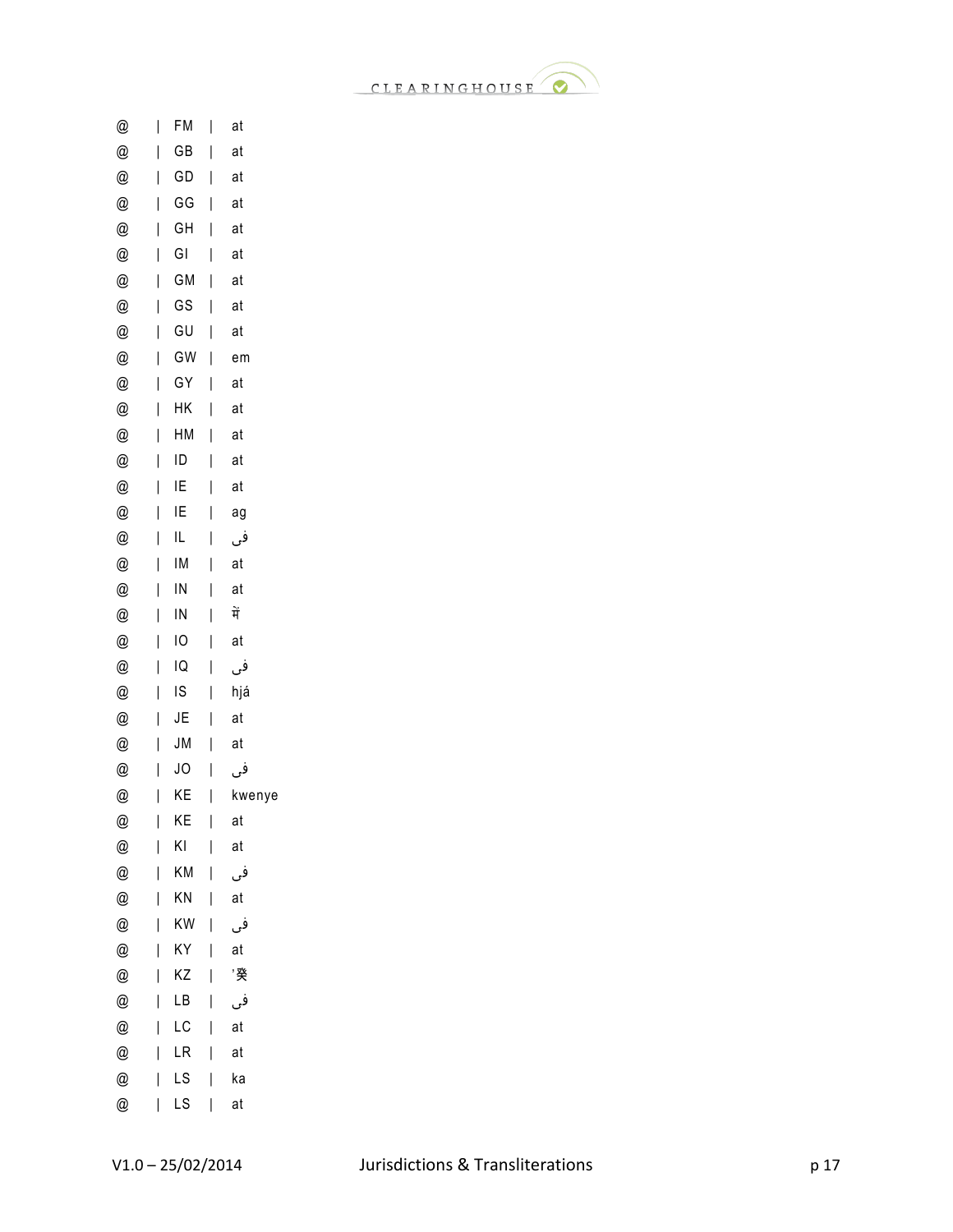| @                         | I | LТ        | I | eta  |
|---------------------------|---|-----------|---|------|
| $^\text{\textregistered}$ | I | LV        | I | at   |
| $^\text{\textregistered}$ | I | LY        | I | فی   |
| @                         | I | МA        | I | فی   |
| $^{\textregistered}$      | I | MΗ        | I | at   |
| $^\text{\textregistered}$ | I | MΚ        | I | at   |
| @                         | I | ΜN        | ۱ | '穿穿砂 |
| $^{\textregistered}$      | I | МP        | I | at   |
| @                         | I | MR        | I | فی   |
| $^\text{\textregistered}$ | I | ΜS        | I | at   |
| @                         | I | МT        | I | at   |
| @                         | I | ΜU        | I | at   |
| $^{\textregistered}$      | I | <b>MW</b> | ۱ | at   |
| @                         | I | MΥ        | I | di   |
| @                         | I | MΖ        | I | em   |
| $^\text{\textregistered}$ | I | ΝA        | I | at   |
| @                         | I | ΝF        | I | at   |
| $^{\textregistered}$      | I | ΝG        | I | at   |
| @                         | I | ΝR        | I | at   |
| @                         | I | ΝU        | I | at   |
| @                         | I | ΝZ        | I | at   |
| @                         | I | OM        | I | فی   |
| $^\text{\textregistered}$ | I | PG        | I | at   |
| $^\text{\textregistered}$ | I | PН        | I | at   |
| @                         | I | PK        | I | میں  |
| @                         | I | PK        | I | at   |
| $^\copyright$             | I | PL        | I | W    |
| @                         | I | PN        | I | at   |
| @                         |   | ΡR        |   | at   |
| $^{\copyright}$           | I | PS        | I | فی   |
| @                         |   | PT        | I | em   |
| @                         | I | PW        | I | at   |
| @                         | I | QA        | I | فی   |
| @                         | I | RW        | I | at   |
| @                         | I | SA        | I | فی   |
| @                         | I | SB        | I | at   |
| @                         |   | SC        | I | at   |
| $^{\copyright}$           | I | SD        | I | فی   |
| $^\text{\textregistered}$ |   | SG        |   | di   |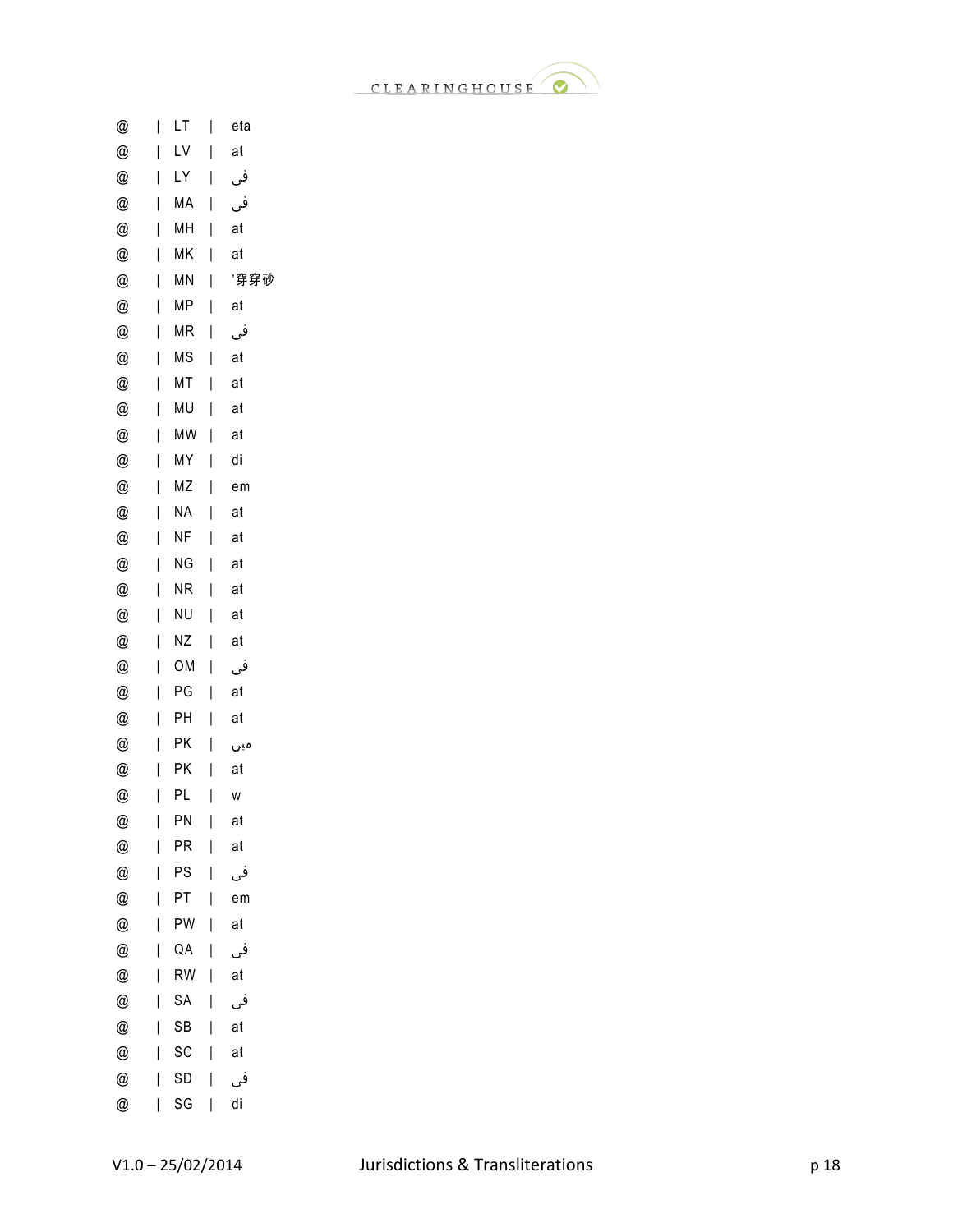| @                         | I | SG            | I | at      |
|---------------------------|---|---------------|---|---------|
| @                         | I | SΗ            | I | at      |
| $^\text{\textregistered}$ | I | $\mathsf{SI}$ | I | afna    |
| @                         | I | SL            | I | at      |
| @                         | I | SO            | I | فی      |
| @                         | I | SS            | I | at      |
| @                         | I | ST            | I | em      |
| @                         | I | SX            | I | at      |
| @                         | I | SY            | I | فی      |
| @                         | I | SZ            | I | ngama   |
| @                         | I | SZ            | I | at      |
| @                         | I | <b>TC</b>     | I | at      |
| @                         | I | TD            | I | فی      |
| @                         | I | TΗ            | I | ที่     |
| @                         | I | ΤK            | I | at      |
| @                         | I | TL            | I | em      |
| $^\text{\textregistered}$ | I | TN            | I | فی      |
| @                         | I | TO            | I | at      |
| @                         | I | TT            | I | at      |
| @                         | I | TV            | I | at      |
| @                         | I | TZ            | I | kwenye  |
| $^\text{\textregistered}$ | I | TZ            | I | at      |
| @                         | I | UA            | I | 盼癸      |
| $^\text{\textregistered}$ | I | UG            | I | at      |
| $^\text{\textregistered}$ | I | UM            | I | at      |
| @                         | I | US            | I | at      |
| @                         | I | UZ            | I | 眉砍祇砍眉祇癸 |
| @                         | I | VC            | I | at      |
| $^\text{\textregistered}$ | I | VG            | I | at      |
| @                         | I | VI            | I | at      |
| @                         | I | VU            | I | at      |
| @                         | I | WS            |   | at      |
| @                         | I | YE            | I | فی      |
| @                         |   | ΖA            | I | hi      |
| @                         | I | ΖA            | I | ngama-  |
| @                         | I | ZA            | I | nga     |
| @                         | I | ΖA            | I | ngama   |
| @                         | I | ΖA            | I | ka      |
| @                         | I | ΖA            | ۱ | at      |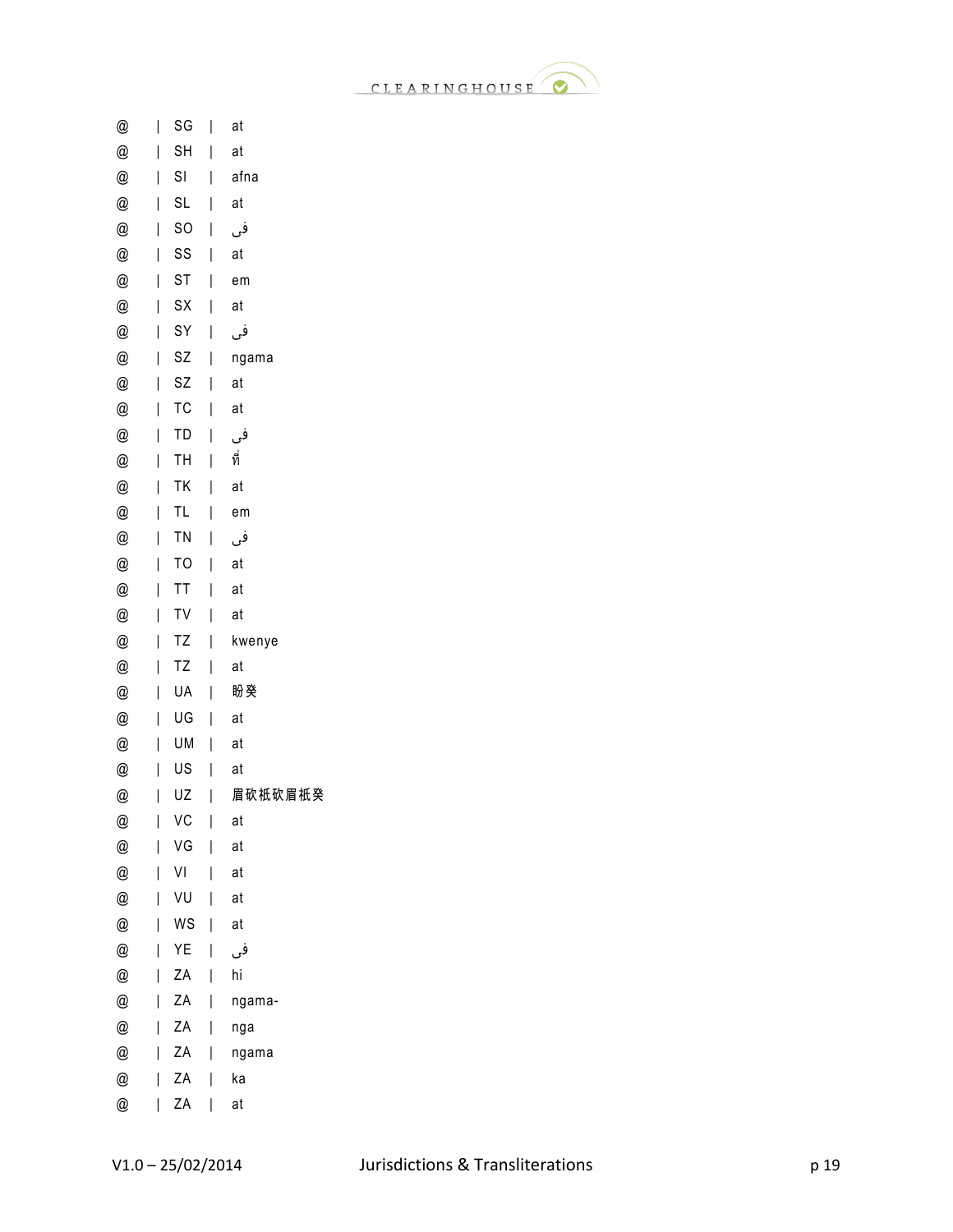| @ | I | ZM | ۱ | at           |
|---|---|----|---|--------------|
| @ | I | ZW | ۱ | at           |
| & | I | AD | ۱ | i            |
| & | I | AE | I | و            |
| & | I | AG | ۱ | and          |
| & | I | Al | ۱ | and          |
| & | I | AL | ۱ | dhe          |
| & | I | AO | ۱ | e            |
| & | I | AR | I | у            |
| & | I | AS | I | and          |
| & | I | AT | ۱ | und          |
| & | I | AU | ۱ | and          |
| & | I | AW | ۱ | у            |
| & | I | AW | ۱ | en           |
| & | I | AX | ۱ | och          |
| & | I | AZ | ۱ | və           |
| & | I | ВA | I | i            |
| & | I | ΒB | ۱ | and          |
| & | I | ВD | ۱ | $\mathbb{S}$ |
| & | I | ΒE | ۱ | et           |
| & | I | ΒE | ۱ | und          |
| & | I | ΒE | ۱ | en           |
| & | I | ΒF | ۱ | et           |
| & | I | ΒG | ۱ | 盹            |
| & | I | BН | I | و            |
| & | ۱ | ΒI | ۱ | et           |
| & | I | ВJ | I | et           |
| & | I | ВL | I | et           |
| & | I | ВM | ۱ | and          |
| & | I | ΒN | ۱ | and          |
| & | I | ΒN | I | dan          |
| & | I | ВO | I | wan          |
| & | I | BO | I | у            |
| & | I | ВQ | I | en           |
| & | I | ΒR | I | е            |
| & | I | BS | I | and          |
| & | I | BV | I | og           |
| & | I | ΒW | I | and          |
| & | I | BW | ۱ | le           |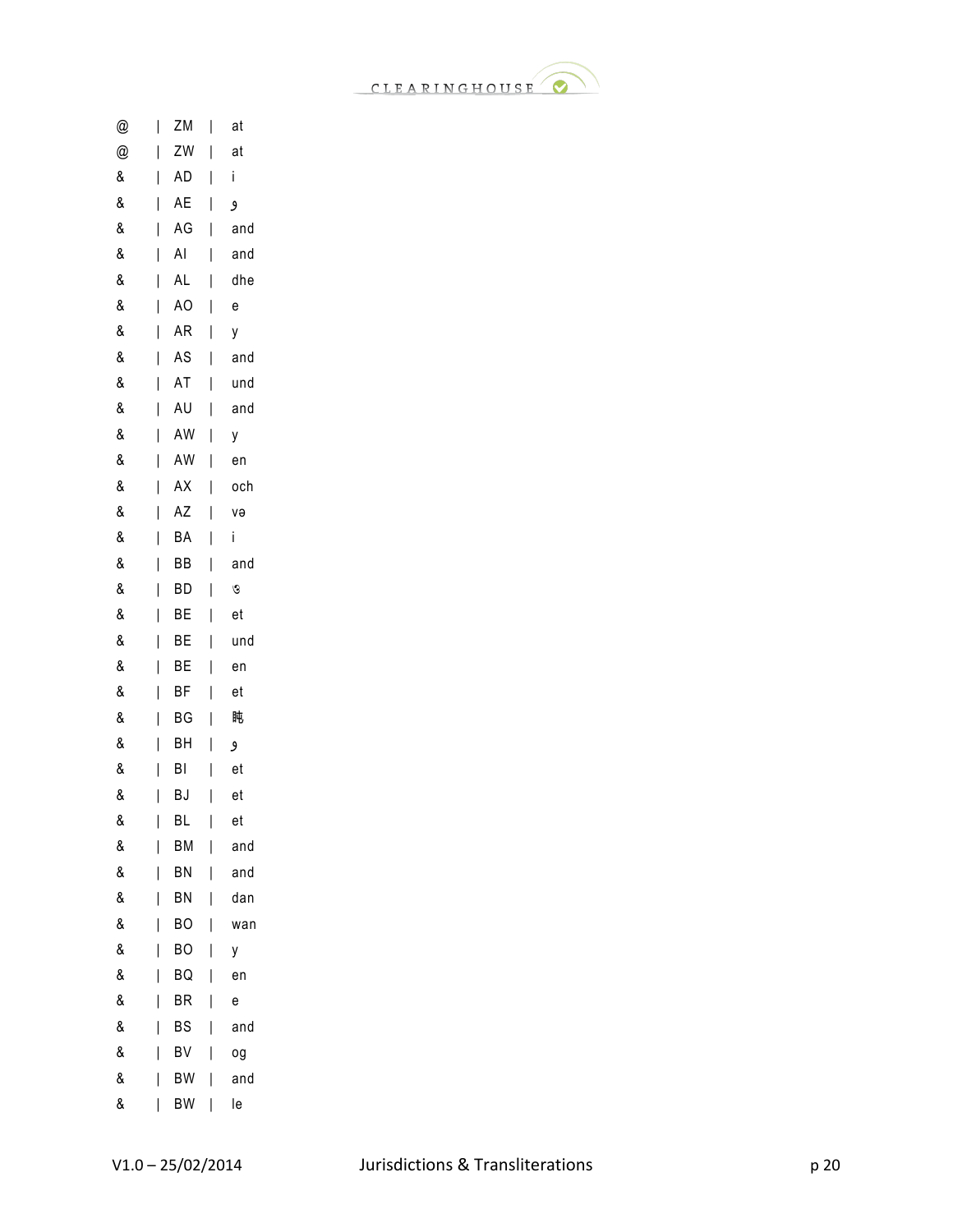| & | I | ΒY | ۱ | 盹   |
|---|---|----|---|-----|
| & | I | ΒZ | I | and |
| & | I | СA | I | and |
| & | I | СA | I | et  |
| & | I | CC | I | and |
| & | I | CD | I | et  |
| & | I | СF | I | et  |
| & | I | CG | I | et  |
| & | I | СH | I | е   |
| & | I | СH | I | et  |
| & | I | СH | I | und |
| & | I | СI | I | et  |
| & | I | СK | I | and |
| & | I | CL | I | y   |
| & | I | CM | I | et  |
| & | I | CM | I | and |
| & | I | CN | I | 和   |
| & | I | CO | I | y   |
| & | I | CR | I | у   |
| & | I | CU | I | y   |
| & | I | CV | I | e   |
| & | I | CW | I | y   |
| & | I | CW | I | en  |
| & | I | CX | I | and |
| & | I | СY | I | 伉丟仿 |
| & | I | СY | I | ve  |
| & | I | CZ | ۱ | a   |
| & | I | DE | I | und |
| & | I | DJ |   | et  |
| & | I | DJ | I | و   |
| & | I | DK | I | og  |
| & | I | DM | I | and |
| & | I | DO | I | у   |
| & | I | DZ | I | و   |
| & | I | EC | I | y   |
| & | ۱ | ЕE | I | ja  |
| & | I | EG | I | و   |
| & | I | EΗ | I | و   |
| & | I | ER | I | and |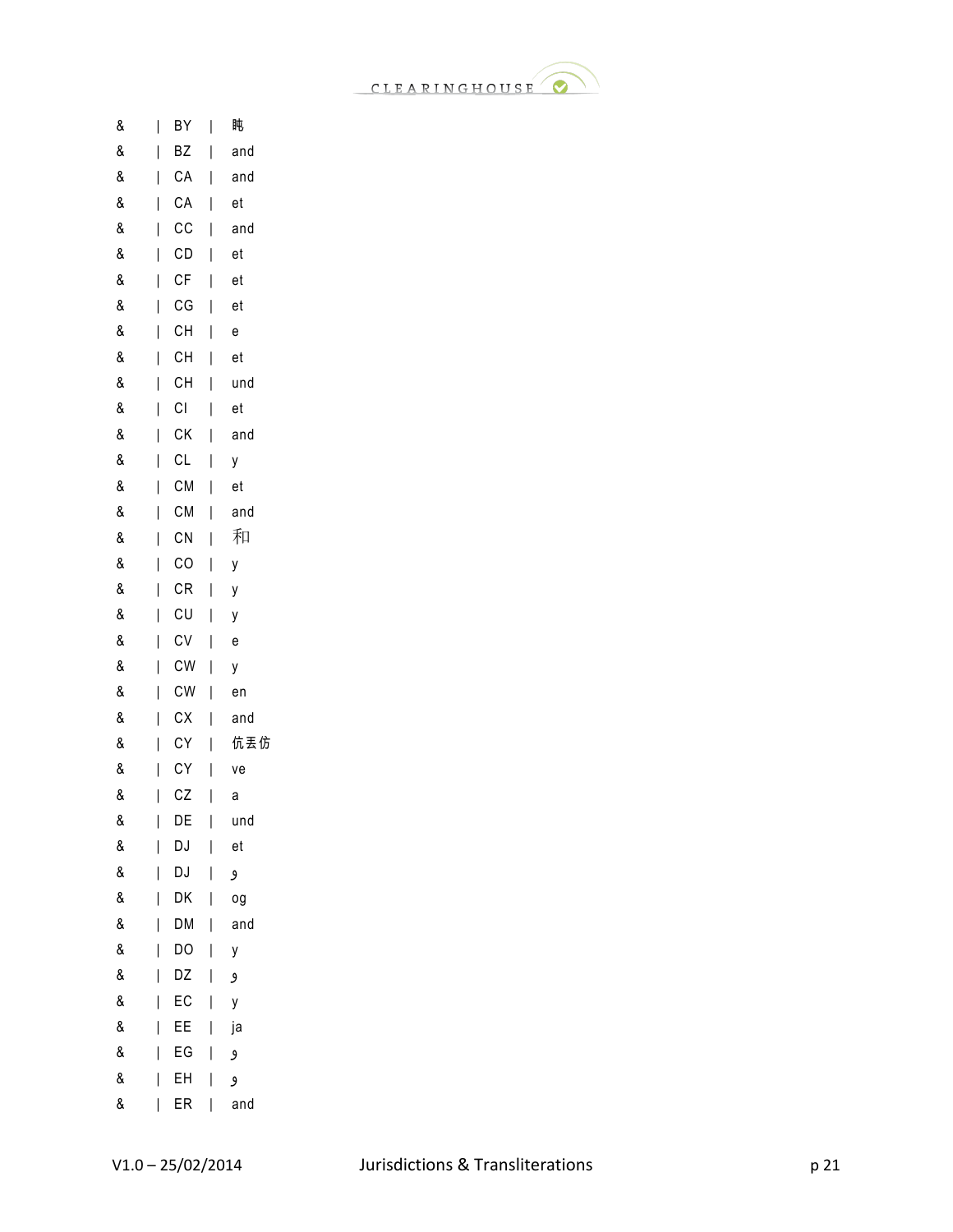| & | I | ER | I | و   |
|---|---|----|---|-----|
| & | I | ES | ۱ | у   |
| & | I | FI | ۱ | och |
| & | I | FI | ۱ | et  |
| & | I | FJ | ۱ | and |
| & | I | FK | ۱ | and |
| & | I | FM | ۱ | and |
| & | I | FO | ۱ | og  |
| & | I | FR | I | et  |
| & | I | GA | ۱ | et  |
| & | I | GB | ۱ | and |
| & | I | GD | ۱ | and |
| & | I | GE | ۱ | da  |
| & | I | GF | ۱ | et  |
| & | I | GG | ۱ | et  |
| & | I | GG | ۱ | and |
| & | I | GΗ | I | and |
| & | I | GI | ۱ | and |
| & | I | GL | I | og  |
| & | I | GM | ۱ | and |
| & | I | GN | I | et  |
| & | I | GР | I | et  |
| & | I | GQ | ۱ | y   |
| & | I | GQ | ۱ | et  |
| & | I | GR | I | 伉丟仿 |
| & | I | GS | ۱ | and |
| & | I | GT | I | у   |
| & | I | GU | ۱ | and |
| & | I | GW | I | е   |
| & | I | GY | I | and |
| & | I | НK | I | and |
| & | I | ΗK | I | 和   |
| & | I | HM | ۱ | and |
| & |   | ΗN | I | у   |
| & | I | ΗR | ۱ | i   |
| & |   | НT | ۱ | et  |
| & | I | НT | ۱ | ak  |
| & | I | HU | ۱ | és  |
| & | I | ID | ۱ | dan |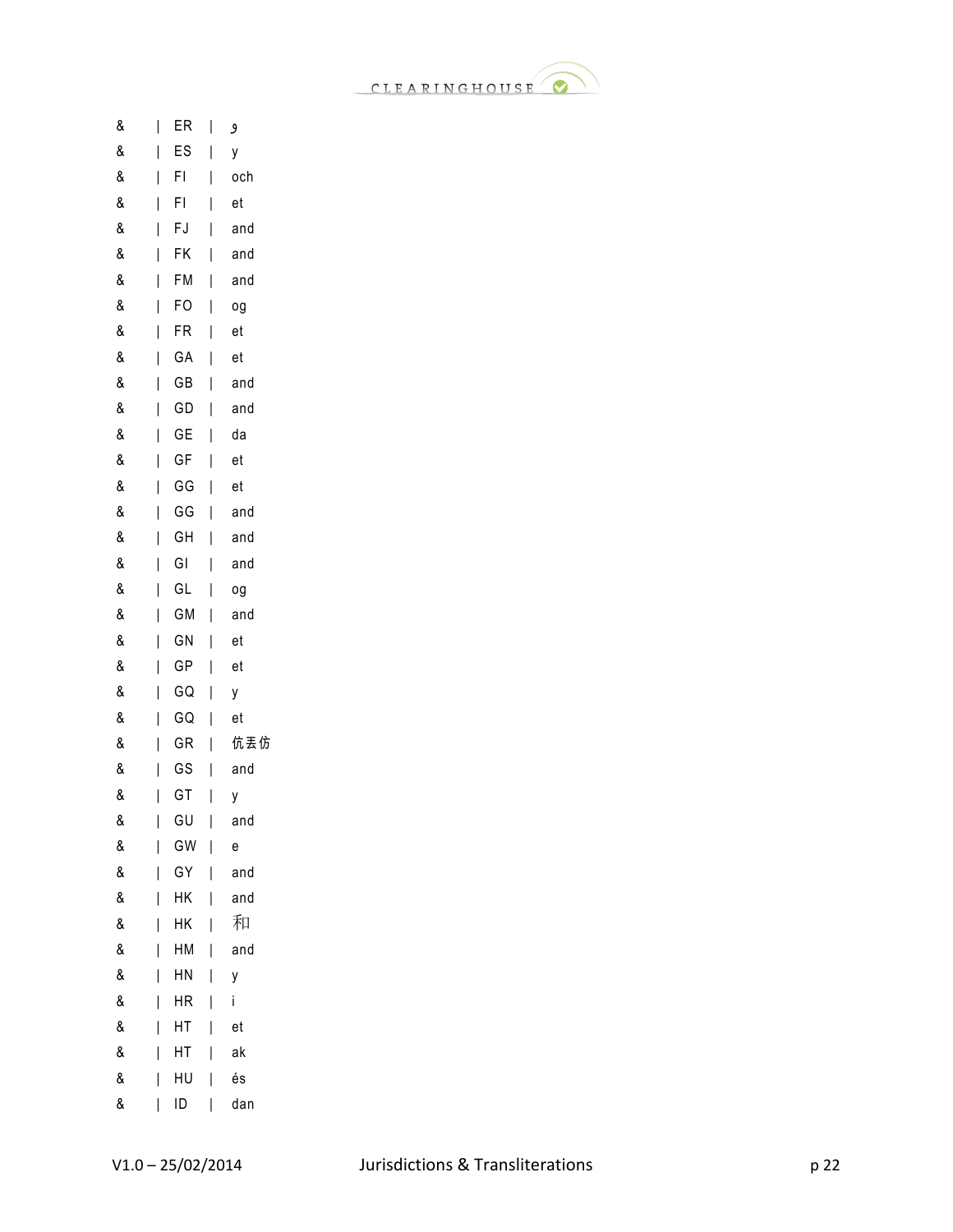| I | ΙE | I | agus    |
|---|----|---|---------|
| I | ΙE | ۱ | and     |
| I | IL | I | ı       |
| I | IL | I | و       |
| I | ΙM | ۱ | and     |
| I | IN | ۱ | and     |
| I | IN | ۱ | और      |
| I | IО | ۱ | and     |
| I | IQ | I | و       |
| I | ΙR | ۱ | و       |
| I | IS | ۱ | og      |
| I | IT | I | е       |
| I | JE | ۱ | and     |
| I | JE | ۱ | et      |
| ۱ | JM | ۱ | and     |
| I | JO | I | و       |
| I | JP | ۱ | 哈扁宥     |
| I | KΕ | ۱ | and     |
| I | ΚE | ۱ | na      |
| I | ΚG | ۱ | 盹       |
| I | ΚI | ۱ | and     |
| I | ΚM | I | et      |
| ۱ | ΚM | ۱ | و       |
| I | ΚN | I | and     |
| I | ΚP | I | 斜葬堅     |
| I | ΚR | I | 斜葬堅     |
| I | KW | ۱ | و       |
| I | ΚY | I | and     |
|   | ΚZ | I | 盹       |
| I | ΚZ | ۱ | 盾盆盼     |
|   | LΒ | I | و       |
| I | LC | I | and     |
| I | LI | I | und     |
| I | LK | I | மற்றும் |
| I | LR | I | and     |
| I | LS | I | and     |
| I | LS | I | le      |
| I | LT | ۱ | ir      |
| I | LU | I | und     |
|   |    |   |         |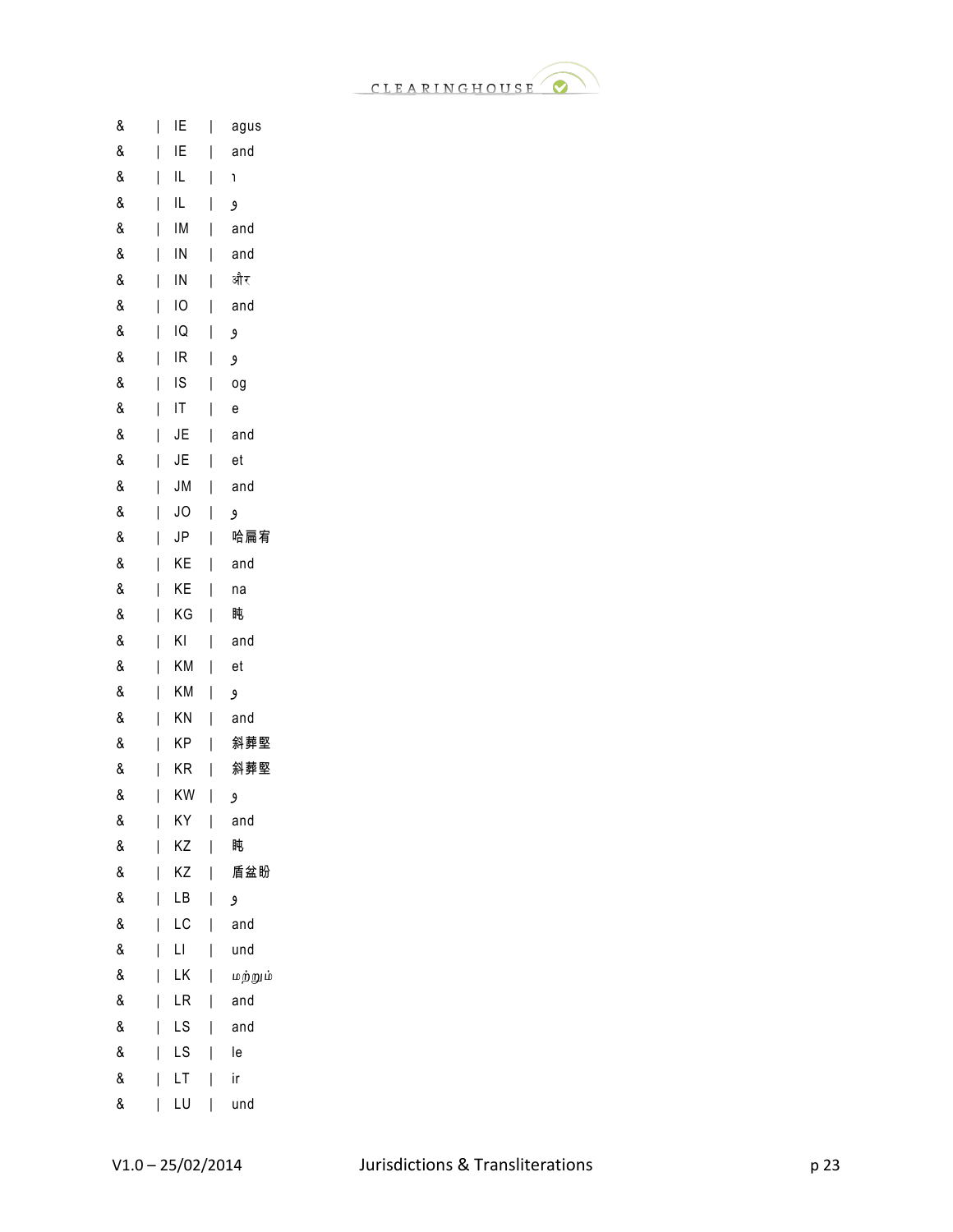| & | I | LU  | ۱ | et   |
|---|---|-----|---|------|
| & | I | LU  | ۱ | an   |
| & | I | LV  | ۱ | un   |
| & | I | LY  | I | و    |
| & | I | МA  | ۱ | و    |
| & | I | МC  | ۱ | et   |
| & | I | MD  | I | ș i  |
| & | I | ME  | ۱ | i    |
| & | I | МF  | ۱ | et   |
| & | I | ΜG  | I | et   |
| & | I | MН  | I | and  |
| & | I | ΜK  | ۱ | i    |
| & | I | ML. | I | et   |
| & | I | MN  | I | 眇看眇盼 |
| & | I | МO  | I | 和    |
| & | I | MP  | ۱ | and  |
| & | I | ΜQ  | I | et   |
| & | I | MR  | ۱ | و    |
| & | I | MS  | I | and  |
| & | I | МT  | ۱ | u    |
| & | I | МT  | ۱ | and  |
| & | I | MU  | ۱ | and  |
| & | I | MW  | ۱ | and  |
| & | I | MΧ  | ۱ | y    |
| & | I | ΜY  | I | dan  |
| & | I | ΜZ  | ۱ | е    |
| & | I | ΝA  | ۱ | and  |
| & | I | NC  | I | et   |
| & | I | NΕ  | I | et   |
| & | I | ΝF  | ۱ | and  |
| & | I | ΝG  | I | and  |
| & | I | ΝI  | ۱ | у    |
| & | I | NL  | I | en   |
| & | I | ΝO  | I | og   |
| & | I | ΝR  | ۱ | and  |
| & | I | NU  | ۱ | and  |
| & | I | ΝZ  | I | and  |
| & | I | ОM  | I | و    |
| & | I | PA  | I | у    |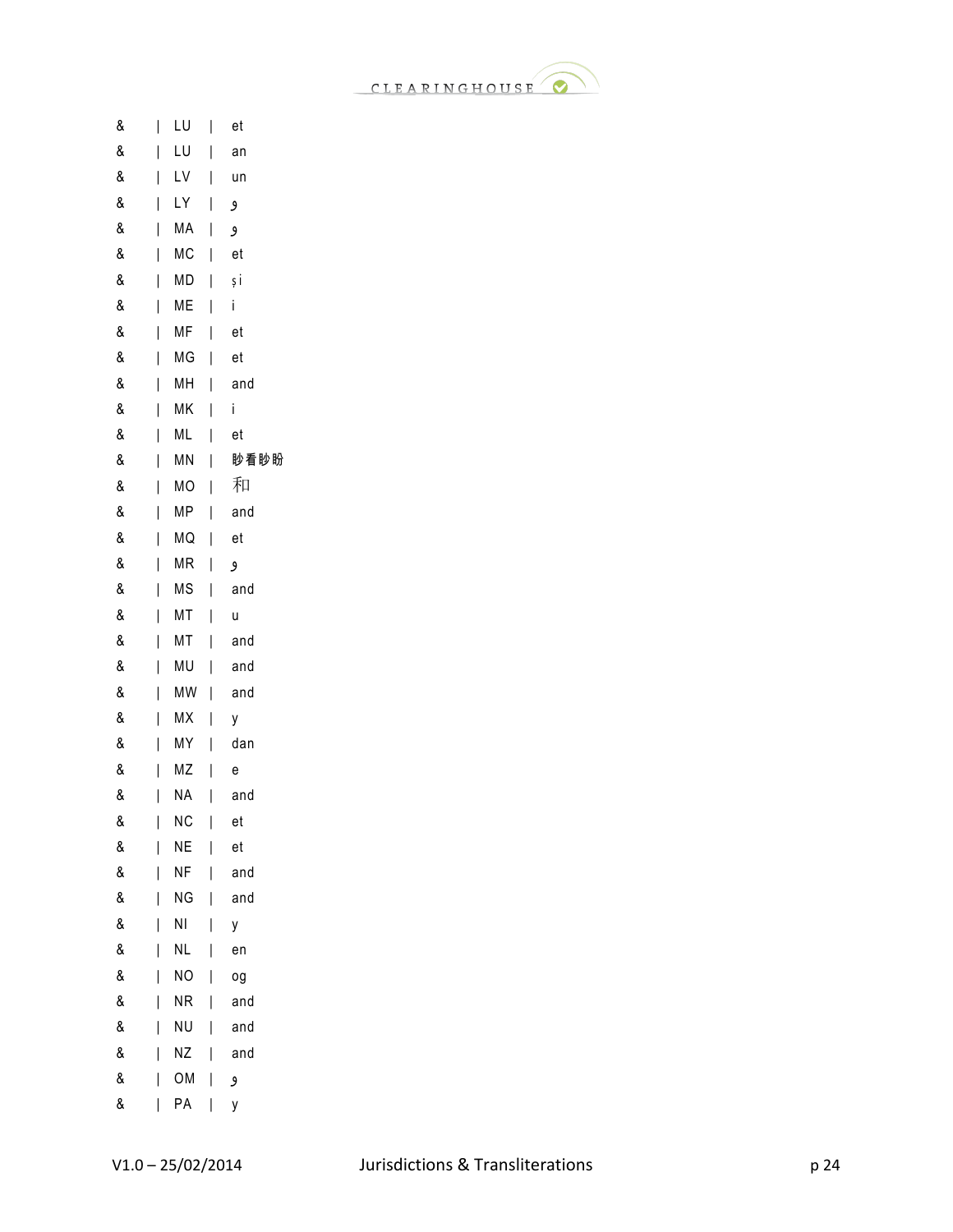| & | I | PЕ | I | wan     |
|---|---|----|---|---------|
| & | I | РE | I | у       |
| & | I | ΡF | I | et      |
| & | I | ΡG | I | and     |
| & | I | ΡH | I | and     |
| & | I | PΚ | I | اور     |
| & | I | PΚ | I | and     |
| & | I | PL | I | i       |
| & | I | РM | I | et      |
| & | I | ΡN | I | and     |
| & | I | ΡR | I | у       |
| & | I | ΡR | I | and     |
| & | ۱ | PS | I | و       |
| & | I | РT | I | е       |
| & | I | PW | I | and     |
| & | I | PY | I | у       |
| & | I | PY | I | ha      |
| & | I | QA | I | و       |
| & | I | RE | I | et      |
| & | I | RO | I | ș i     |
| & | I | RS | I | i.      |
| & | I | RU | I | 盹       |
| & | I | RW | I | et      |
| & | I | RW | I | and     |
| & | I | SА | I | و       |
| & | I | SB | I | and     |
| & | I | SC | I | and     |
| & | I | SC | I | et      |
| & | I | SD | I | و       |
| & | I | SE | I | och     |
| & | I | SG | I | and     |
| & | I | SG | I | மற்றும் |
| & | I | SG | I | dan     |
| & | I | SG | I | 和       |
| & | I | SH | I | and     |
| & | I | SI | I | in      |
| & | I | SJ | I | og      |
| & | I | SK | I | a       |
| & | I | SL | I | and     |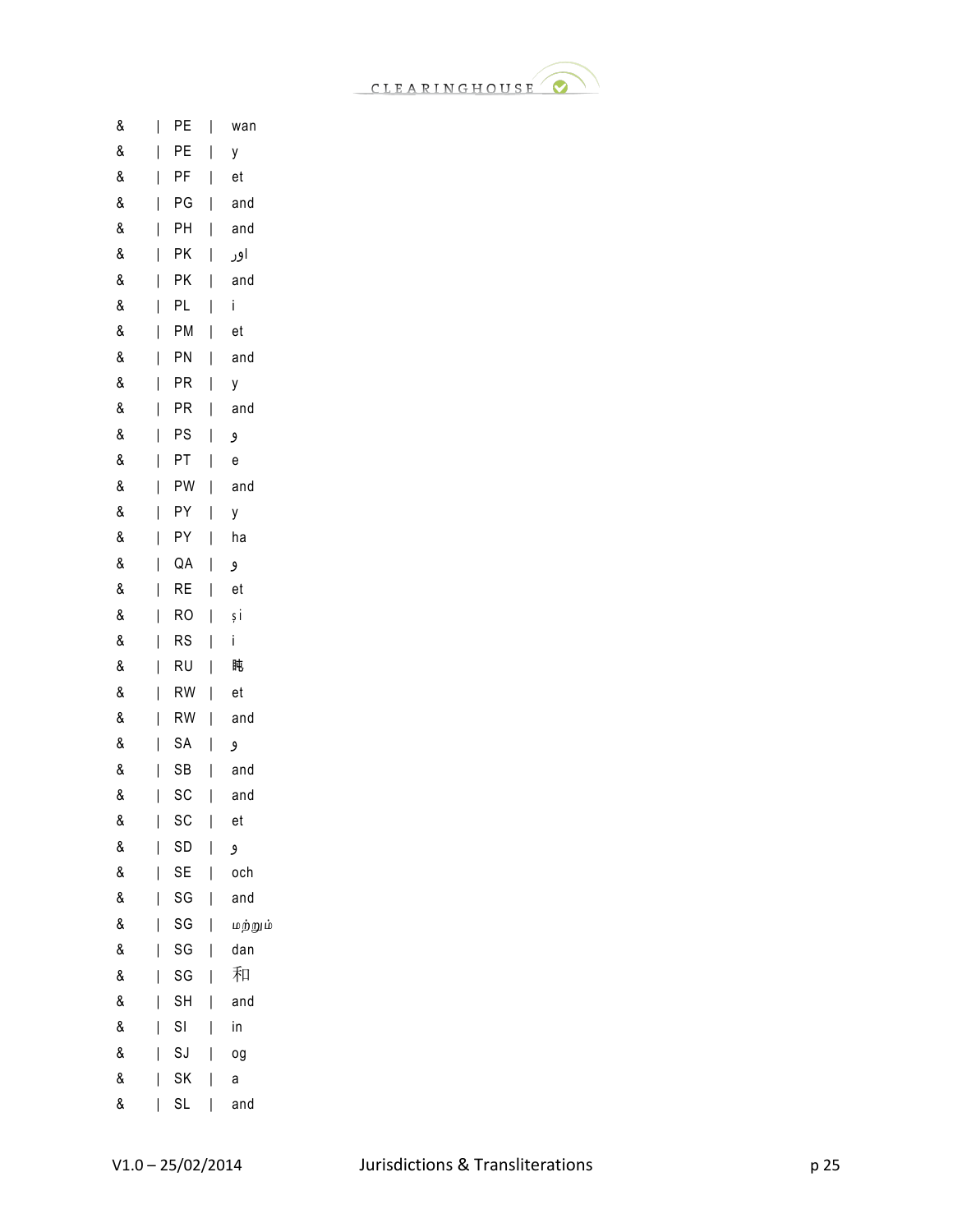| & | I | <b>SM</b> | ١ | e   |
|---|---|-----------|---|-----|
| & | I | SN        | I | et  |
| & | I | SO        | ۱ | و   |
| & | I | <b>SR</b> | ۱ | en  |
| & | I | SS        | ۱ | and |
| & | I | <b>ST</b> | ۱ | e   |
| & | I | <b>SV</b> | ۱ | у   |
| & | I | SX        | ۱ | en  |
| & | I | SX        | I | and |
| & | I | SY        | ۱ | و   |
| & | I | SZ        | ۱ | and |
| & | I | SZ        | ۱ | na  |
| & | I | ТC        | ۱ | and |
| & | I | TD        | I | و   |
| & | I | TD        | ۱ | et  |
| & | I | TF        | ۱ | et  |
| & | I | ΤG        | ۱ | et  |
| & | I | <b>TH</b> | ۱ | และ |
| & | I | ΤK        | I | and |
| & | I | TL        | ۱ | e   |
| & | I | TN        | I | و   |
| & | I | <b>TO</b> | ١ | and |
| & | I | <b>TR</b> | ۱ | ve  |
| & | I | <b>TT</b> | ۱ | and |
| & | I | TV        | I | and |
| & | I | TW        | I | 和   |
| & | I | ΤZ        | ١ | and |
| & | I | TZ        | I | na  |
| & | I | UA        | I | i   |
| & | I | UG        | I | and |
| & | I | UM        | I | and |
| & | I | US        | I | and |
| & | I | UY        | I | у   |
| & | I | UZ        | I | "癸  |
| & | I | VA        | I | е   |
| & | I | VC        | I | and |
| & | I | VE        | I | y   |
| & | I | VG        | I | and |
| & | I | VI        | I | and |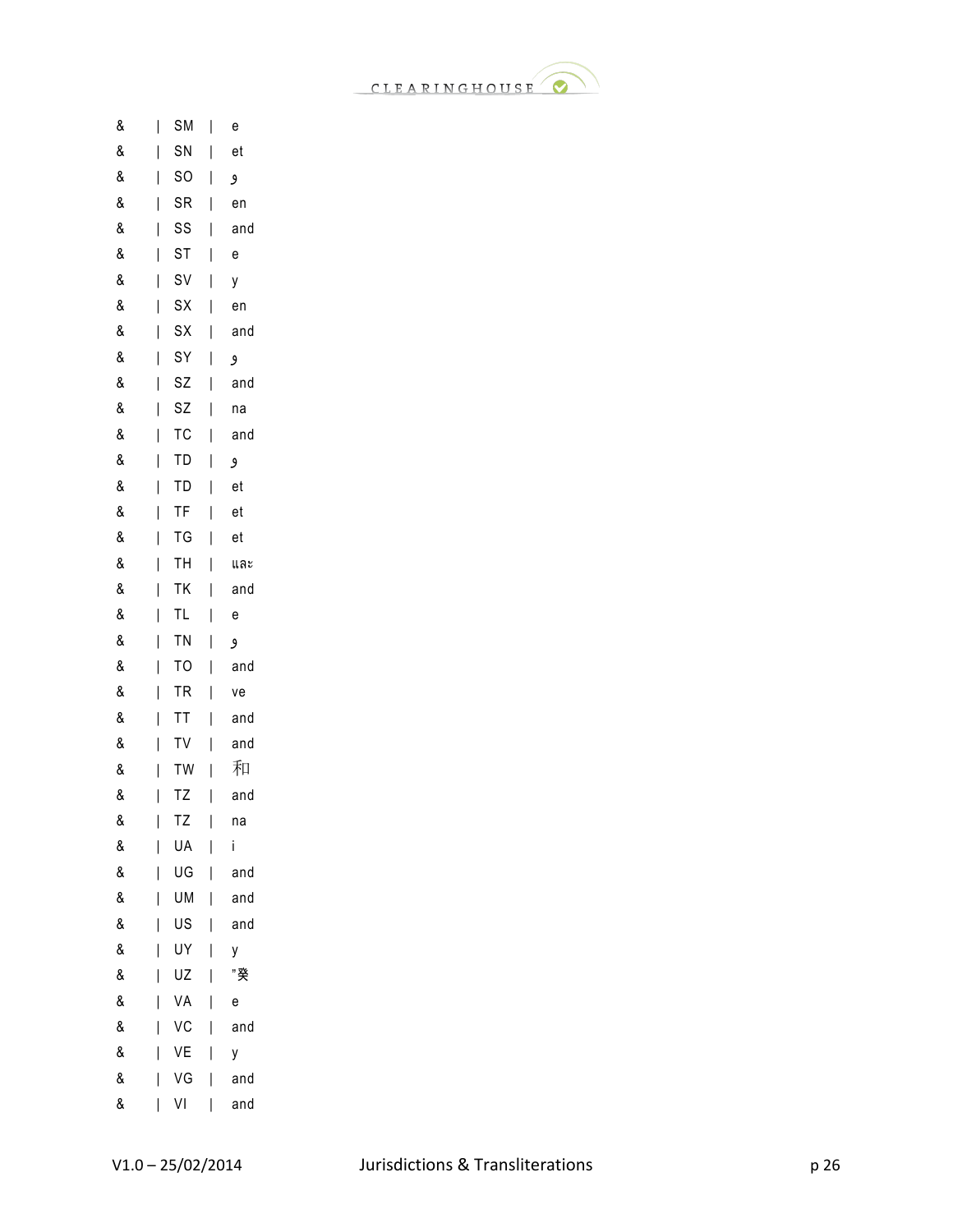| & |   | VN |   | và        |
|---|---|----|---|-----------|
| & |   | VU |   | et        |
| & | I | VU | I | and       |
| & |   | WF |   | et        |
| & |   | WS |   | and       |
| & |   | ΥE |   | و         |
| & |   | YT |   | et        |
| & | I | ZA |   | en        |
| & | I | ΖA |   | kunye-no  |
| & |   | ZA |   | kanye-no- |
| & |   | ZA |   | le        |
| & |   | ΖA |   | and       |
| & |   | ZA |   | na-       |
| & |   | ZA |   | na        |
| & |   | ZM |   | and       |
| & |   | ZW |   | and       |
|   |   |    |   |           |

### **3.2. Jurisdictions**

| refchar              |   | СC | I | transliteration |
|----------------------|---|----|---|-----------------|
| @                    | I | AE | I | فی              |
| $^{\textregistered}$ | I | AG | I | at              |
| @                    | I | Al | I | at              |
| @                    | I | AO | I | em              |
| $^{\textregistered}$ | I | AΡ | I | ka              |
| @                    | I | ΑP | ۱ | at              |
| $^{\textregistered}$ | I | ΑP | ۱ | فی              |
| $^{\textregistered}$ | I | ΑP | I | kwenye          |
| $^{\textregistered}$ | I | AΡ | I | em              |
| $^{\textregistered}$ | I | AU | I | at              |
| $^{\textregistered}$ | I | ΒA | I | at              |
| $^{\textregistered}$ | I | BВ | I | at              |
| $^{\textregistered}$ | I | ΒH | ۱ | فی              |
| $^{\textregistered}$ | I | ВM | I | at              |
| $^{\textregistered}$ | I | ΒN | I | di              |
| $^{\textregistered}$ | I | ΒN | I | at              |
| @                    |   | ΒR | I | em              |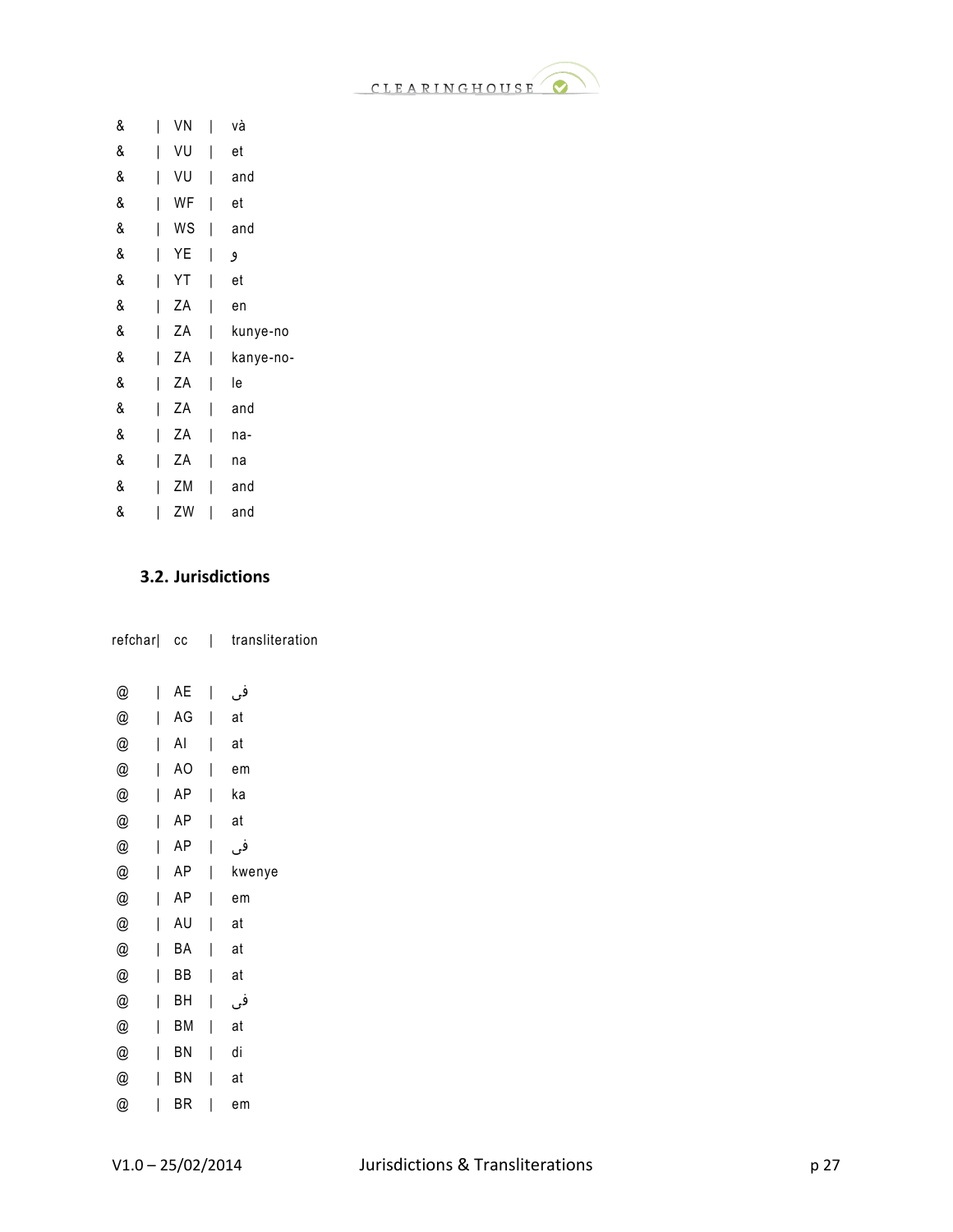| @                         | I | ВS  | I | at       |
|---------------------------|---|-----|---|----------|
| $^\text{\textregistered}$ | I | BW  | ۱ | at       |
| $^\text{\textregistered}$ | I | BW  | I | ko       |
| $^\text{\textregistered}$ | I | ΒZ  | ۱ | at       |
| $^\text{\textregistered}$ | I | СA  | ۱ | at       |
| $^\text{\textregistered}$ | I | CM  | ۱ | at       |
| @                         | I | CV  | I | em       |
| @                         | I | DJ  | ۱ | فی       |
| $^\text{\textregistered}$ | I | DM  | ۱ | at       |
| @                         | I | DZ  | I | فی       |
| @                         | I | EG  | ۱ | فی<br>فی |
| @                         | I | ΕH  | I |          |
| $^\text{\textregistered}$ | I | EM  | ۱ | W        |
| $^\text{\textregistered}$ | I | EM  | ۱ | eta      |
| @                         | I | ЕM  | ۱ | ät       |
| $^\text{\textregistered}$ | I | ЕM  | I | em       |
| $^\text{\textregistered}$ | I | ЕM  | ۱ | at       |
| @                         | I | EM  | ۱ | ag       |
| @                         | I | EM  | ۱ | afna     |
| @                         | I | ER  | I | فی       |
| $^\text{\textregistered}$ | I | ER  | ۱ | at       |
| $^\text{\textregistered}$ | I | FI. | ۱ | ät       |
| @                         | I | FJ  | ۱ | at       |
| $^\text{\textregistered}$ | I | FM  | ۱ | at       |
| @                         | I | GВ  | ۱ | at       |
| $^{\textregistered}$      | I | GВ  | I | at       |
| $^\text{\textregistered}$ | I | GΗ  | ۱ | at       |
| @                         | I | GM  | I | at       |
| $^{\copyright}$           | I | GY  | I | at       |
| $^{\copyright}$           | I | НK  | I | at       |
| $^{\copyright}$           |   | ΙB  | I | W        |
| @                         | I | ΙB  | I | di       |
| @                         | I | ΙB  | I | '癸       |
| @                         | I | ΙB  | I | kwenye   |
| @                         | I | ΙB  | I | ät       |
| @                         | I | ΙB  | I | 盼癸       |
| @                         |   | ΙB  | I | ag       |
| $^{\circledR}$            | I | ΙB  | I | '穿穿砂     |
| $^{\circledR}$            | I | ΙB  | I | afna     |
|                           |   |     |   |          |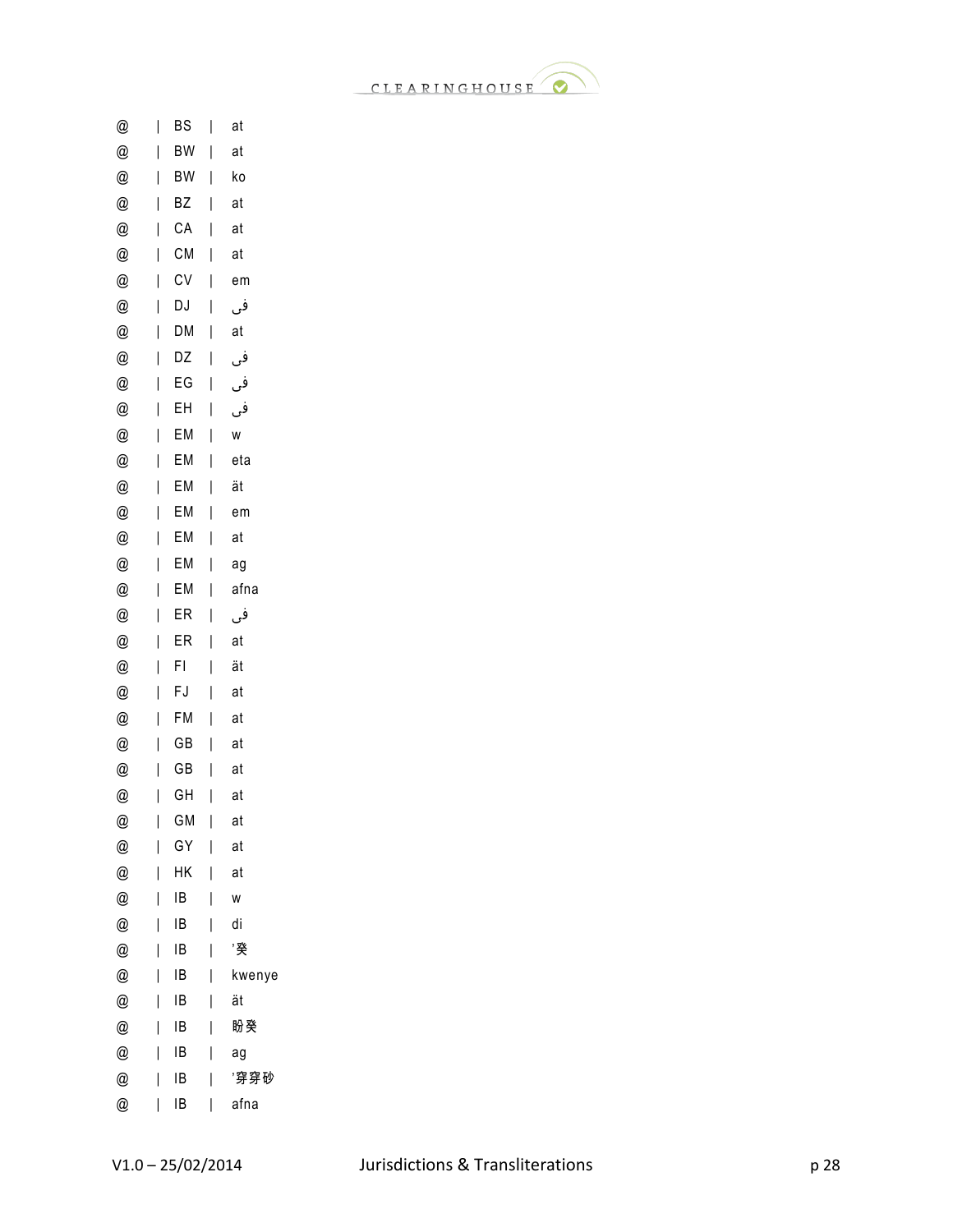| @               | I                        | IB        | I                        | ka      |
|-----------------|--------------------------|-----------|--------------------------|---------|
| @               | I                        | ΙB        | I                        | فی      |
| @               | $\overline{\phantom{a}}$ | ΙB        | I                        | at      |
| @               | I                        | IB        | I                        | hjá     |
| @               | $\overline{\phantom{a}}$ | IB        | I                        | 眉砍祇砍眉祇癸 |
| @               | I                        | ΙB        | I                        | ko      |
| @               | I                        | IB        | I                        | eta     |
| $^{\copyright}$ | $\overline{\phantom{a}}$ | IB        | I                        | em      |
| $^{\copyright}$ | I                        | ID        | I                        | at      |
| @               | $\overline{\phantom{a}}$ | E         | I                        | at      |
| @               | I                        | IE        | $\overline{\phantom{a}}$ | ag      |
| @               | I                        | IL        | I                        | فی      |
| $^{\circledR}$  | $\overline{\phantom{a}}$ | IN        | $\bigg $                 | at      |
| $^{\copyright}$ | $\overline{\phantom{a}}$ | IN        | $\bigg $                 | में     |
| @               | I                        | IQ        | $\bigg $                 | فی      |
| $^{\copyright}$ | $\overline{\phantom{a}}$ | IS.       | $\overline{\phantom{a}}$ | hjá     |
| @               |                          | JM        | $\bigg $                 | at      |
| @               | $\overline{\phantom{a}}$ | JO        | I                        | فی      |
| @               | I                        | KE        | I                        | kwenye  |
| $^{\copyright}$ | I                        | KE        | I                        | at      |
| $^{\circledR}$  | $\overline{\phantom{a}}$ | KM        | I                        | فی      |
| $^{\circledR}$  | I                        | KN        | I                        | at      |
| @               | I                        | <b>KW</b> | I                        | فی      |
| $^{\copyright}$ | $\overline{\phantom{a}}$ | KY        | $\overline{\phantom{a}}$ | at      |
| @               | $\overline{\phantom{a}}$ | KZ        | $\bigg $                 | ' 癸     |
| @               |                          | $ $ LB    | $\bigg $                 | فی      |
| @               | I                        | LC        | I                        | at      |
| $^{\circledR}$  | I                        | LR        | I                        | at      |
| $^{\circledR}$  | I                        | LS        | I                        | ka      |
| $^{\circledR}$  | I                        | LS        | I                        | at      |
| $^{\circledR}$  | I                        | LT        | I                        | eta     |
| @               | I                        | LV        | I                        | at      |
| $^{\circledR}$  | I                        | LΥ        | I                        | فی      |
| $^{\copyright}$ |                          | МA        | I                        | فی      |
| @               | I                        | МK        | I                        | at      |
| $^{\copyright}$ | I                        | MN        | I                        | '穿穿砂    |
| @               |                          | МT        | I                        | at      |
| $^{\copyright}$ | I                        | MU        | I                        | at      |
| @               |                          | MW        | I                        | at      |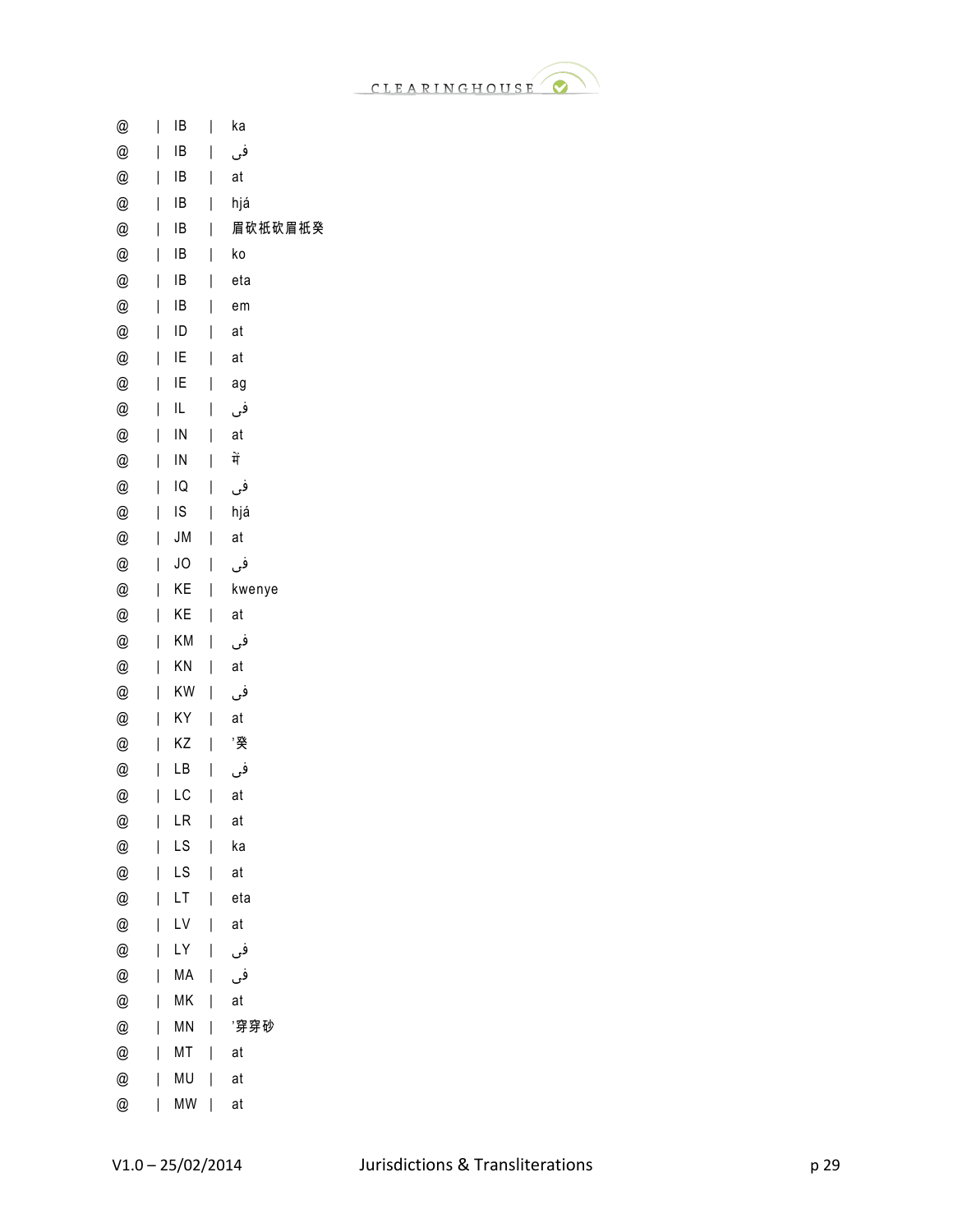CLEARINGHOUSE C

| @                         | I | MΥ           | I                        | di        |
|---------------------------|---|--------------|--------------------------|-----------|
| @                         | I | ΜZ           | I                        | em        |
| $^\text{\textregistered}$ | I | ΝA           | I                        | at        |
| $^\text{\textregistered}$ | I | ΝG           | I                        | at        |
| @                         | I | ΝR           | I                        | at        |
| $^\text{\textregistered}$ | I | ΝZ           | I                        | at        |
| @                         | I | ОA           | I                        | em        |
| $^\text{\textregistered}$ | I | ОA           | $\overline{\phantom{a}}$ | at        |
| $^\text{\textregistered}$ | I | OA           | I                        | فی        |
| @                         | I | ОM           | L                        | فی        |
| @                         | I | PG           | $\overline{\phantom{a}}$ | at        |
| @                         | I | PH           | I                        | at        |
| @                         | I | ΡK           | I                        | bamutabiq |
| $^\text{\textregistered}$ | I | РK           | $\overline{\phantom{a}}$ | at        |
| @                         | I | PL           | I                        | W         |
| @                         | I | PR           | $\overline{\phantom{a}}$ | at        |
| $^\text{\textregistered}$ | I | PS           | I                        | فی        |
| @                         | I | PT           | $\overline{\phantom{a}}$ | em        |
| $^\text{\textregistered}$ | I | PW           | $\overline{\phantom{a}}$ | at        |
| @                         | I | QA           | I                        | فی        |
| $^\text{\textregistered}$ | I | <b>RW</b>    | $\overline{\phantom{a}}$ | at        |
| $^\text{\textregistered}$ | I | SΑ           | I                        | فی        |
| @                         | I | SC           | $\overline{\phantom{a}}$ | at        |
| $^\text{\textregistered}$ | I | SD           | I                        | فی        |
| $^\text{\textregistered}$ | I | SG           | I                        | at        |
| @                         | I | SG           | $\overline{\phantom{a}}$ | di        |
| @                         | I | $\mathsf{S}$ | I                        | afna      |
| @                         | I | SΟ           | I                        | فر        |
| @                         | I | SS           | I                        | at        |
| @                         | I | ST           | I                        | em        |
| @                         | I | SX           | I                        | at        |
| @                         | I | SY           | I                        | فی        |
| @                         | I | SZ           | I                        | at        |
| @                         | I | <b>TC</b>    | I                        | at        |
| @                         | I | TH           | I                        | ที่       |
| @                         | I | TL           | I                        | em        |
| @                         | I | TN           | I                        | فی        |
| @                         | I | <b>TO</b>    | I                        | at        |
| @                         |   | ΤT           |                          | at        |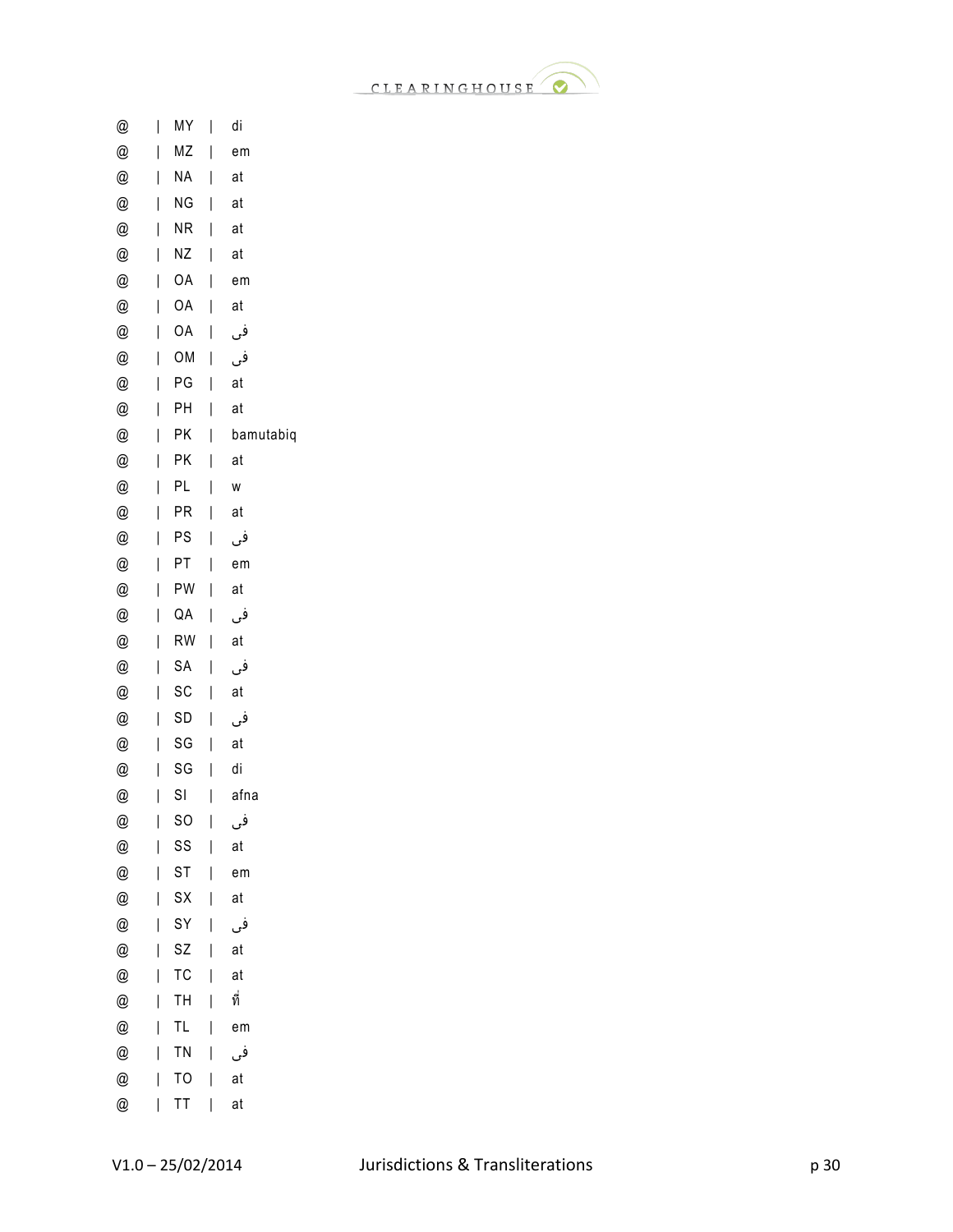| @                         | I | TV | I | at      |
|---------------------------|---|----|---|---------|
| @                         | I | TZ | I | kwenye  |
| @                         | I | TZ | I | at      |
| @                         | I | UA | I | 盼癸      |
| $^{\textregistered}$      | I | UG | I | at      |
| $^{\textregistered}$      | I | US | I | at      |
| $^{\textregistered}$      | I | UZ | I | 眉砍祇砍眉祇癸 |
| @                         | I | VC | I | at      |
| @                         | I | VU | I | at      |
| $^\text{\textregistered}$ | I | WO | I | '癸      |
| $^\text{\textregistered}$ | I | WO | I | W       |
| @                         | I | WO | I | di      |
| $^{\textregistered}$      | I | WO | I | kwenye  |
| @                         | I | WO | I | ät      |
| $^\text{\textregistered}$ | I | WO | I | 盼癸      |
| $^\text{\textregistered}$ | I | WO | I | ag      |
| @                         | I | WO | I | '穿穿砂    |
| $^{\textregistered}$      | I | WO | I | afna    |
| $^{\textregistered}$      | I | WO | I | ka      |
| @                         | I | WO | I | فی      |
| $^{\textregistered}$      | I | WO | I | at      |
| $^{\textregistered}$      | I | WO | I | hjá     |
| $^{\textregistered}$      | I | WO | I | 眉砍祇砍眉祇癸 |
| $^{\textregistered}$      | I | WO | I | ko      |
| @                         | I | WO | I | eta     |
| @                         | I | WO | I | em      |
| @                         | I | WS | I | at      |
| @                         | I | ΥE | I | فی      |
| @                         |   | ΖA | I | ngama-  |
| @                         |   | ΖA | I | nga     |
| @                         |   | ΖA | I | ngama   |
| @                         | I | ΖA | I | at      |
| $^{\textregistered}$      |   | ΖA | I | ka      |
| @                         |   | ZA | I | hi      |
| @                         |   | ΖM | I | at      |
| @                         |   | ZW | I | at      |
| &                         |   | AD | I | i       |
| &                         | I | AE | I | و       |
| &                         |   | AG | I | and     |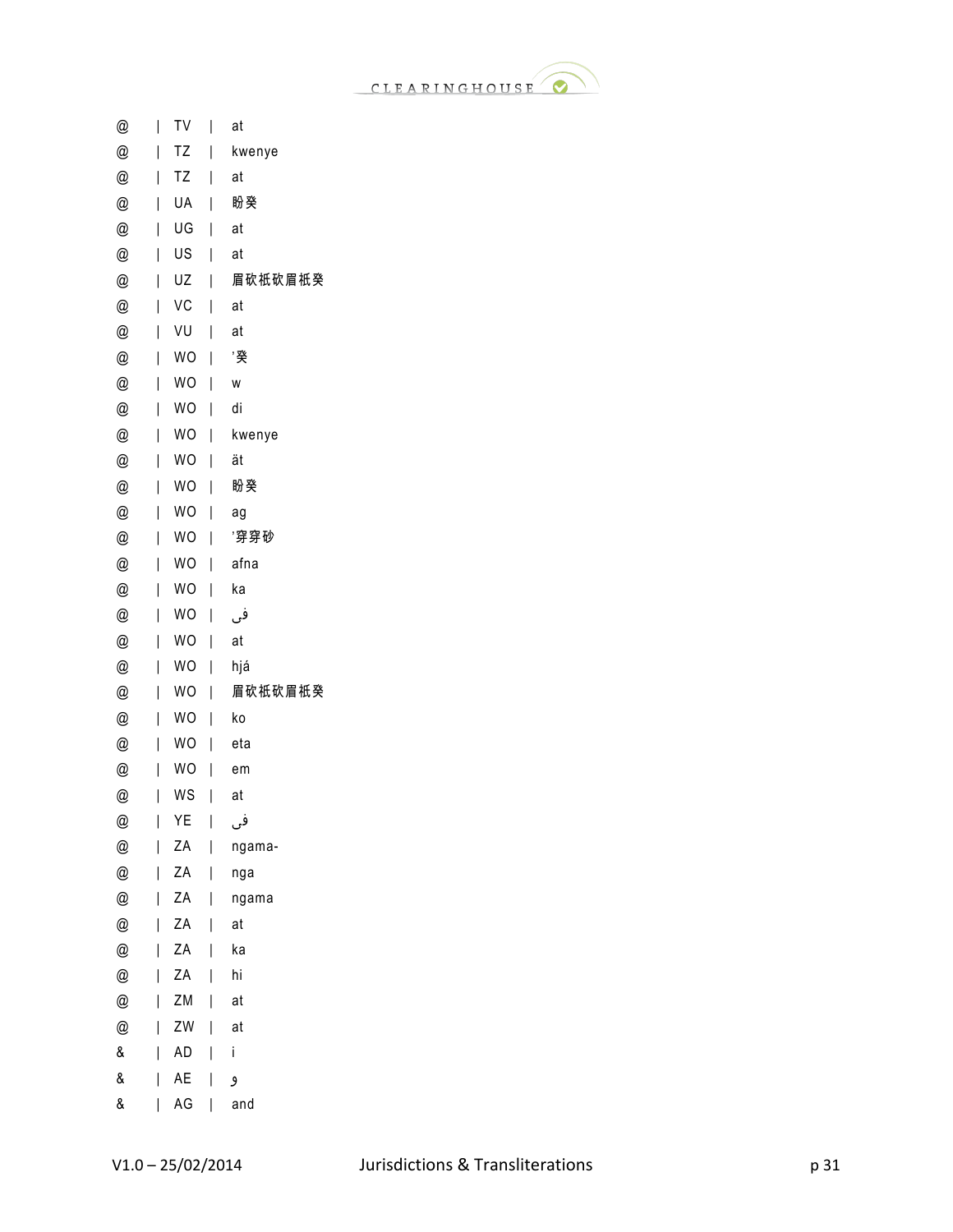| & | I | Al        | I | and           |
|---|---|-----------|---|---------------|
| & | I | AL        | ۱ | dhe           |
| & | I | AO        | I | e             |
| & | I | AP        | I | e             |
| & | I | АP        | ۱ | et            |
| & | I | АP        | I | و             |
| & | I | AP        | I | le            |
| & | I | AP        | I | and           |
| & | I | AΡ        | I | na            |
| & | I | AR        | ۱ | y             |
| & | I | AT        | ۱ | und           |
| & | I | AU        | I | and           |
| & | I | AW        | ۱ | у             |
| & | I | AW        | I | en            |
| & | I | AΖ        | ۱ | və            |
| & | I | ΒA        | I | i             |
| & | I | ΒB        | I | and           |
| & | I | ВD        | ۱ | $\mathcal{O}$ |
| & | I | ΒF        | ۱ | et            |
| & | I | ВG        | I | 盹             |
| & | I | ΒH        | I | و             |
| & | I | ΒI        | I | et            |
| & | I | ВJ        | ۱ | et            |
| & | I | ВM        | I | and           |
| & | I | ΒN        | I | and           |
| & | I | ΒN        | I | dan           |
| & | I | ВO        | ۱ | у             |
| & | I | ВO        | I | wan           |
| & | I | BQ        | I | en            |
| & | I | ΒR        | ۱ | e             |
| & | I | ВS        | I | and           |
| & | I | <b>BW</b> | I | le            |
| & | I | <b>BW</b> | I | and           |
| & | I | BΧ        | I | en            |
| & | I | BΧ        | ۱ | у             |
| & | I | BΧ        | ۱ | et            |
| & | I | BΧ        | I | und           |
| & | I | BΧ        | ۱ | an            |
| & | I | BΥ        | I | 盹             |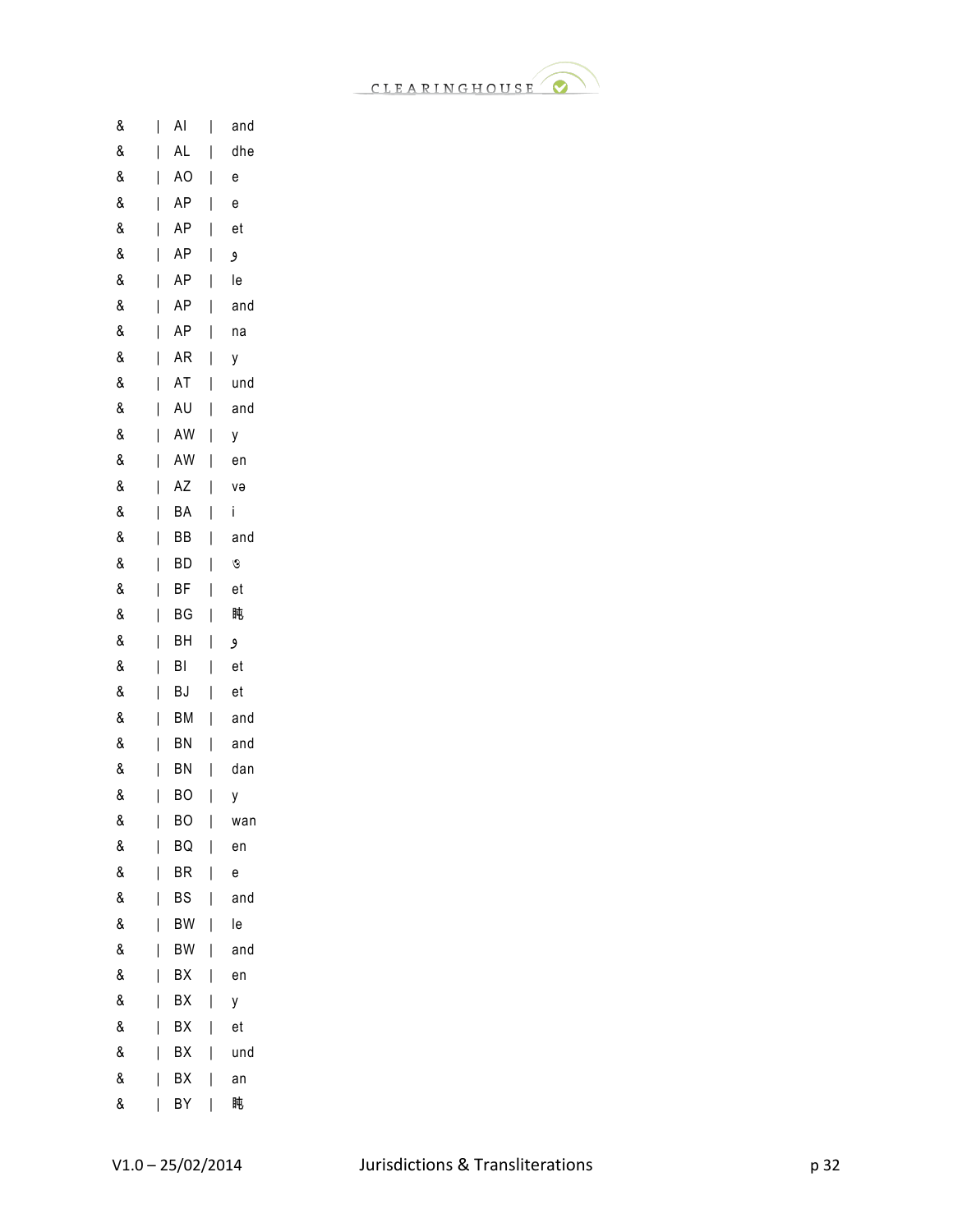| & | ۱ | ΒZ        | ۱ | and |
|---|---|-----------|---|-----|
| & | I | СA        | I | et  |
| & | I | СA        | I | and |
| & | I | CD        | ۱ | et  |
| & | I | СH        | I | e   |
| & | I | СH        | ۱ | et  |
| & | I | СH        | I | und |
| & | ۱ | CL        | ۱ | y   |
| & | I | <b>CM</b> | ۱ | and |
| & | I | СM        | I | et  |
| & | I | CN        | I | ♦   |
| & | I | CO        | I | у   |
| & | I | CR        | I | y   |
| & | I | CU        | ۱ | y   |
| & | I | CV        | I | е   |
| & | ۱ | CΥ        | ۱ | ve  |
| & | I | CY        | ۱ | 伉丟仿 |
| & | I | CZ        | I | a   |
| & | I | DE        | ۱ | und |
| & | I | DJ        | I | و   |
| & | I | DJ        | I | et  |
| & | I | DK        | I | og  |
| & | I | DM        | I | and |
| & | I | DO        | I | у   |
| & | I | DZ        | I | و   |
| & | I | EC        | ۱ | y   |
| & | ۱ | EE        | ۱ | ja  |
| & | I | EG        | I | و   |
| & | I | ΕH        | I | و   |
| & | I | ЕM        | ۱ | ș i |
| & | I | EM        | ۱ | och |
| & | I | ЕM        | I | a   |
| & | I | EM        | I | és  |
| & | I | ЕM        | I | 伉丟仿 |
| & | I | ЕM        | ۱ | og  |
| & | I | ЕM        | ۱ | y   |
| & | I | ЕM        | I | 盹   |
| & | I | ЕM        | ۱ | u   |
| & | I | EM        | I | in  |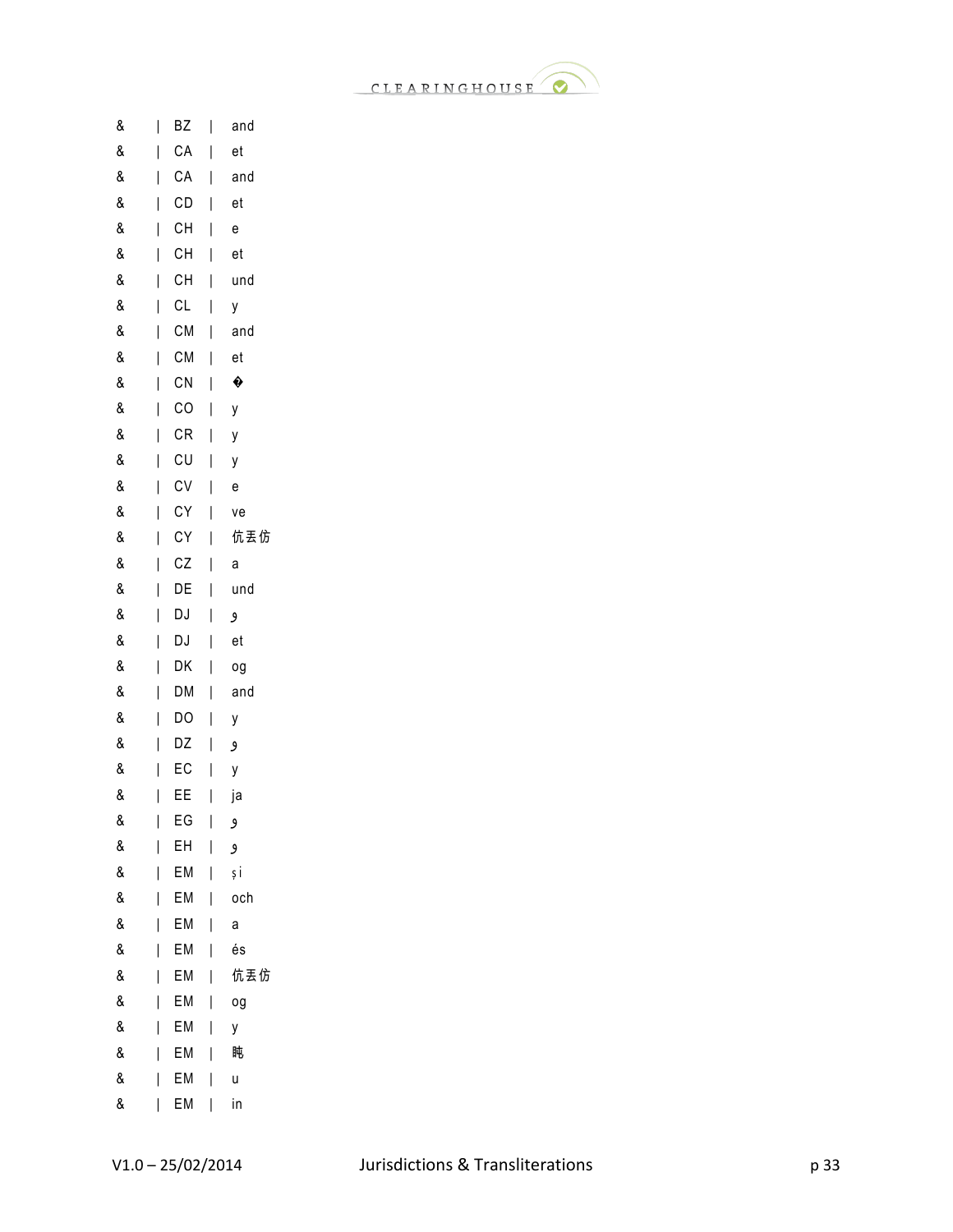| & | I | ЕM | I | ја   |
|---|---|----|---|------|
| & | I | ЕM | ۱ | agus |
| & | I | EМ | I | i    |
| & | I | ЕM | ۱ | et   |
| & | I | ЕM | ۱ | е    |
| & | I | ЕM | I | und  |
| & | ۱ | ЕM | ۱ | en   |
| & | ۱ | ЕM | ۱ | ir   |
| & | I | EМ | I | un   |
| & | ۱ | ЕM | ۱ | and  |
| & | I | ЕM | I | ve   |
| & | I | EМ | ۱ | an   |
| & | I | ER | I | و    |
| & | I | ER | I | and  |
| & | I | ES | ۱ | у    |
| & | I | FI | I | et   |
| & | I | FI | I | och  |
| & | I | FJ | ۱ | and  |
| & | I | FM | I | and  |
| & | ۱ | FR | ۱ | et   |
| & | I | GА | ۱ | et   |
| & | I | GB | I | and  |
| & | I | GB | ۱ | and  |
| & | I | GЕ | I | da   |
| & | I | GΗ | I | and  |
| & | I | GM | ۱ | and  |
| & | I | GR | ١ | 伉丟仿  |
| & | I | GT | I | у    |
| & | I | GY | I | and  |
| & | I | НK | I | and  |
| & | I | НK | I | ♦    |
| & | I | ΗN | I | у    |
| & | I | HR | I | i    |
| & | I | НT | I | ak   |
| & | I | HT | I | et   |
| & | I | HU | I | és   |
| & | I | ΙB | I | und  |
| & | I | ΙB | I | dhe  |
| & | I | ΙB | I | а    |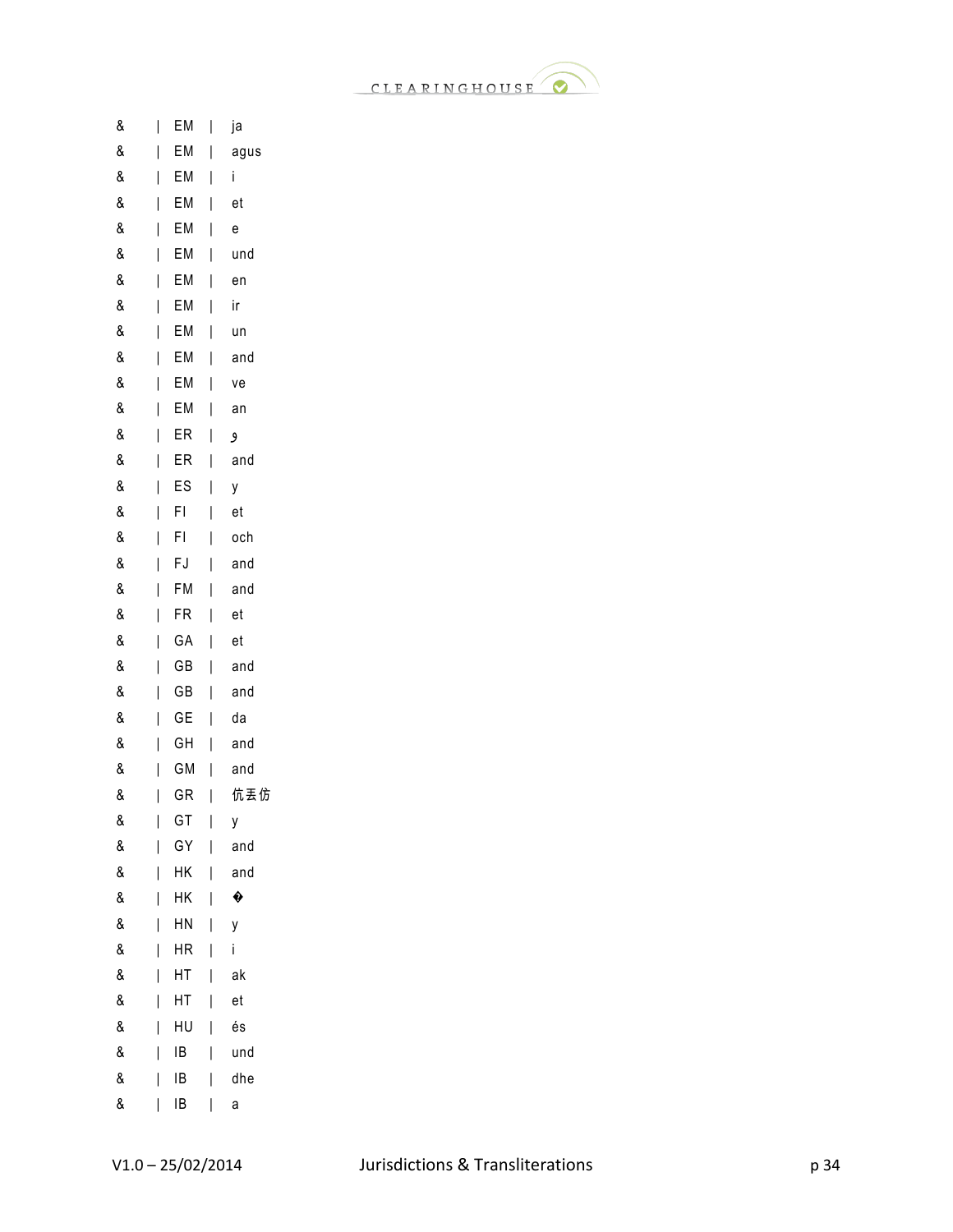| & | ۱ | ΙB<br>I | le      |
|---|---|---------|---------|
| & | I | ΙB<br>۱ | dan     |
| & | I | ΙB<br>I | da      |
| & | I | ΙB<br>I | ♦       |
| & | I | ΙB<br>I | og      |
| & | I | ΙB<br>I | y       |
| & | I | ΙB<br>۱ | ș i     |
| & | I | ΙB<br>I | in      |
| & | I | ΙB<br>I | agus    |
| & | ۱ | ΙB<br>۱ | "癸      |
| & | I | ΙB<br>۱ | ı       |
| & | I | ΙB<br>I | மற்றும் |
| & | ۱ | ΙB<br>I | e       |
| & | I | ΙB<br>I | et      |
| & | I | ΙB<br>۱ | 盾盆盼     |
| & | I | ΙB<br>۱ | en      |
| & | I | ΙB<br>I | "眇看眇盼   |
| & | ۱ | ΙB<br>۱ | ir      |
| & | I | IB<br>I | un      |
| & | I | ΙB<br>I | and     |
| & | ۱ | ΙB<br>۱ | och     |
| & | I | ΙB<br>I | و       |
| & | ۱ | I<br>ΙB | 哈扁宥     |
| & | I | ΙB<br>I | 伉丟仿     |
| & | I | ΙB<br>I | és      |
| & | ۱ | ΙB<br>I | 盹       |
| & | ۱ | ΙB<br>I | ja      |
| 8 | I | ΙB<br>I | ٧à      |
| & | I | ΙB<br>I | i       |
| & | I | ΙB<br>I | 斜葬堅     |
| & | I | ΙB<br>I | və      |
| & | I | ΙB<br>I | ve      |
| & | I | ΙB<br>I | an      |
| & |   | ΙB<br>I | na      |
| & | I | ID<br>I | dan     |
| & | I | ΙE<br>I | agus    |
| & |   | ΙE      | and     |
| & | I | IL<br>I | J       |
| & | I | IL<br>I | و       |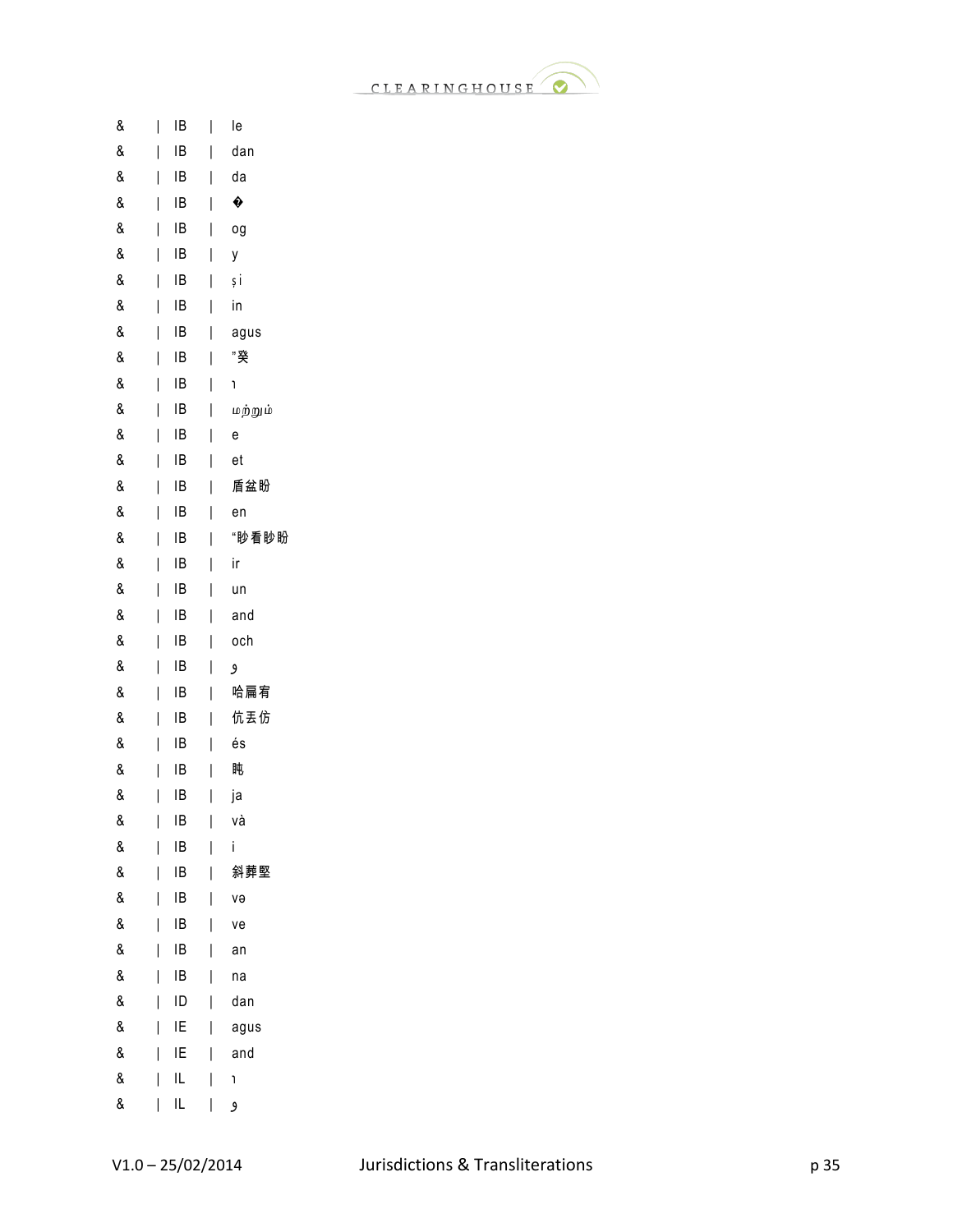| & | I | IN<br>I | and     |
|---|---|---------|---------|
| & | I | IN<br>I | और      |
| & | I | IQ<br>I | و       |
| & | I | ΙR<br>I | و       |
| & | I | IS<br>I | og      |
| & | I | ΙT<br>I | e       |
| & | I | JM<br>I | and     |
| & | I | JO<br>I | و       |
| & | I | JP<br>I | 哈扁宥     |
| & | I | ΚE<br>I | na      |
| & | I | KE<br>I | and     |
| & | I | ΚG<br>I | 盹       |
| & | I | ΚM<br>I | et      |
| & | I | ΚM<br>I | و       |
| & | I | ΚN<br>I | and     |
| & | I | КP<br>I | 斜葬堅     |
| & | I | ΚR<br>I | 斜葬堅     |
| & | I | KW<br>I | و       |
| & | I | ΚY<br>I | and     |
| & | I | ΚZ<br>I | 盹       |
| & | I | ΚZ<br>I | 盾盆盼     |
| & | I | LВ<br>I | و       |
| & | I | LC<br>I | and     |
| & | I | LI<br>I | und     |
| & | I | LK<br>I | மற்றும் |
| & | I | LR<br>I | and     |
| & | ۱ | LS<br>I | le      |
| & | I | LS<br>I | and     |
| & | I | LT<br>I | ir      |
| & | I | LV<br>I | un      |
| & | I | LΥ<br>I | و       |
| & | I | МA<br>I | و       |
| & | I | МC<br>I | et      |
| & | I | MD<br>I | ș i     |
| & | I | MG<br>I | et      |
| & | I | МK<br>I | i       |
| & | I | ΜN<br>I | "眇看眇盼   |
| & | I | МO<br>۱ | ♦       |
| & | I | МT<br>I | and     |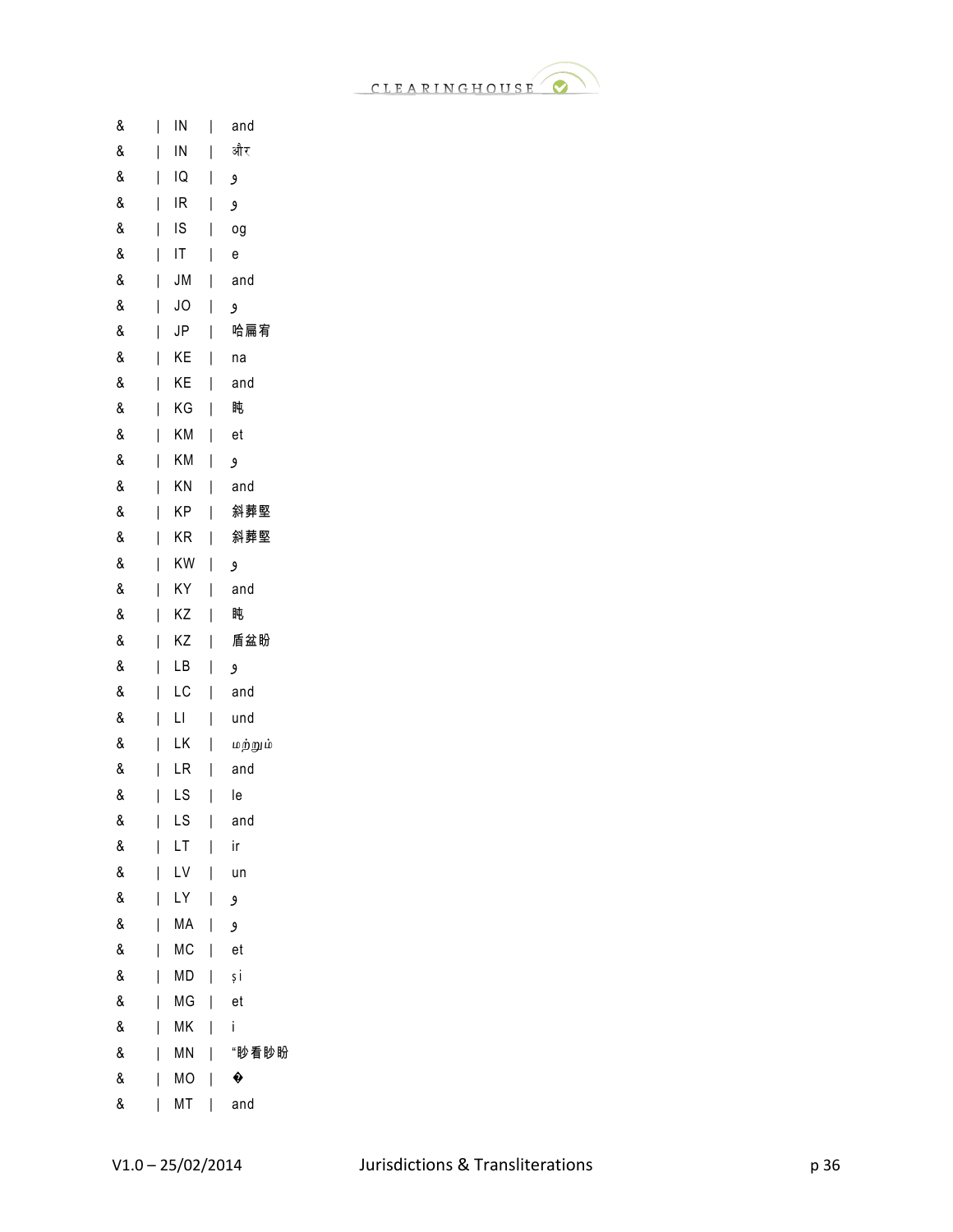| & | I | МT        | I | u   |
|---|---|-----------|---|-----|
| & | I | ΜU        | ۱ | and |
| & | I | MW        | ۱ | and |
| & | I | МX        | ۱ | у   |
| & | I | MΥ        | ۱ | dan |
| & | I | MΖ        | I | e   |
| & | I | NΑ        | ۱ | and |
| & | I | ΝG        | ۱ | and |
| & | I | ΝI        | I | у   |
| & | I | ΝO        | ۱ | og  |
| & | I | ΝR        | I | and |
| & | I | ΝZ        | ۱ | and |
| & | I | OA        | I | و   |
| & | I | OA        | I | у   |
| & | I | OA        | ۱ | e   |
| & | I | OA        | ۱ | et  |
| & | I | OA        | I | and |
| & | I | <b>OM</b> | I | و   |
| & | I | РA        | I | у   |
| & | I | РE        | ۱ | y   |
| & | I | РE        | I | wan |
| & | I | ΡG        | I | and |
| & | I | ΡH        | ۱ | and |
| & | I | PΚ        | ۱ | and |
| & | I | ΡK        | I | اور |
| & | I | PL        | ۱ | i   |
| & | I | ΡR        | I | y   |
| & | I | ΡR        | I | and |
| & | I | PS        | I | و   |
| & | I | PT        | I | е   |
| & | I | PW        | I | and |
| & | I | PW        | ۱ | ha  |
| & | I | PY        | I | у   |
| & | I | PY        | I | ha  |
| & | I | QA        | I | و   |
| & | I | RO        | I | ș i |
| & | I | RS        | I | i   |
| & | I | RU        | I | 盹   |
| & | I | RW        | I | and |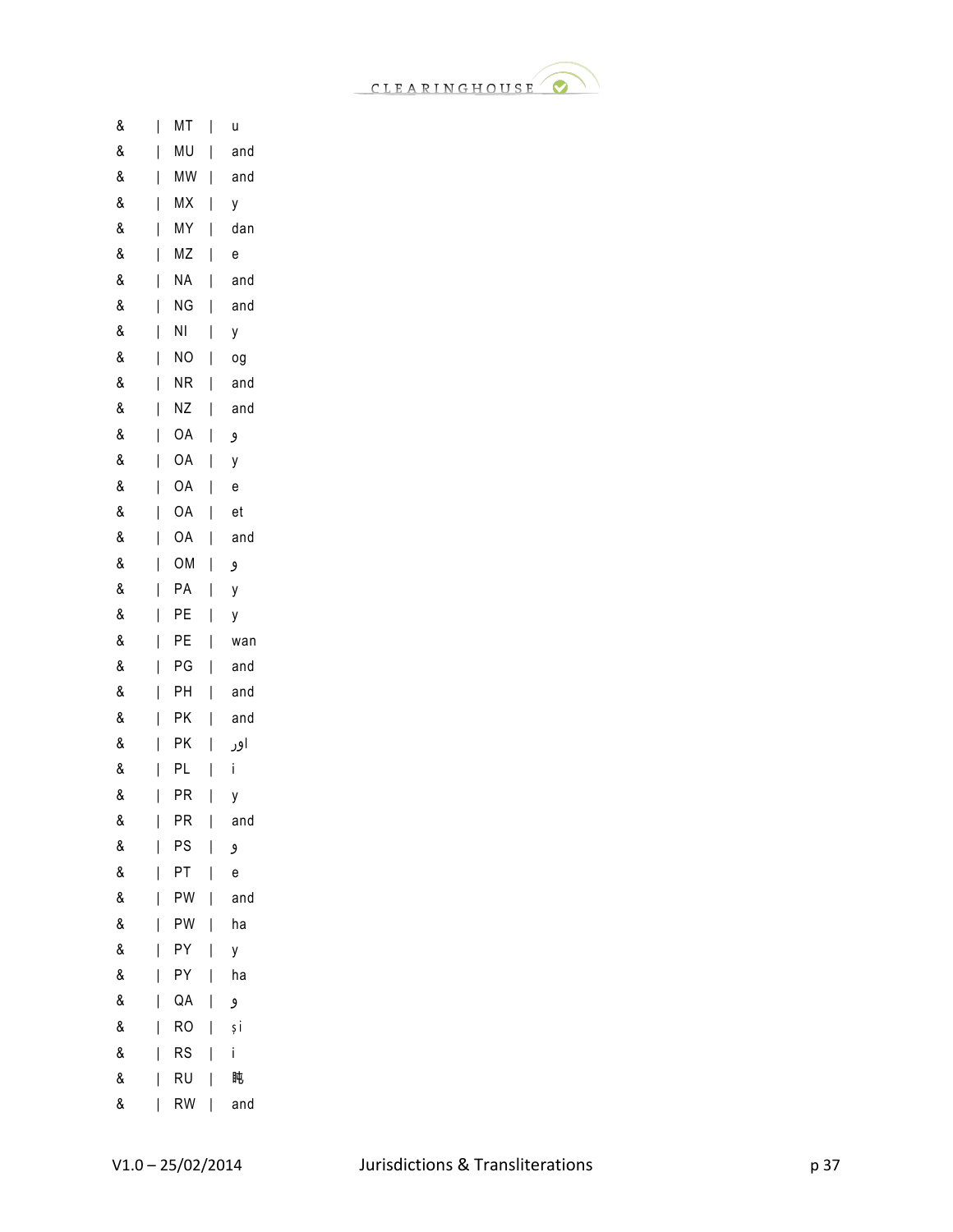| & | I | RW        | I | et      |
|---|---|-----------|---|---------|
| & | I | SA        | ۱ | و       |
| & | I | SC        | I | et      |
| & | I | SC        | ۱ | and     |
| & | I | <b>SD</b> | I | و       |
| & | I | SE        | I | och     |
| & | I | SG        | ۱ | மற்றும் |
| & | I | SG        | ۱ | dan     |
| & | I | SG        | ۱ | ♦       |
| & | I | SG        | ۱ | and     |
| & | I | SI        | I | in      |
| & | I | SK        | ۱ | a       |
| & | I | <b>SM</b> | ۱ | e       |
| & | I | SO        | I | و       |
| & | I | SR        | ۱ | en      |
| & | I | SS        | ۱ | and     |
| & | I | ST        | I | e       |
| & | I | <b>SV</b> | ۱ | у       |
| & | I | SX        | I | en      |
| & | I | SX        | ۱ | and     |
| & | I | SY        | I | و       |
| & | I | SZ        | I | and     |
| & | I | ТC        | ۱ | and     |
| & | I | ΤH        | I | และ     |
| & | I | TL        | I | e       |
| & | I | ΤN        | ۱ | و       |
| & | I | TO        | I | and     |
| & | I | ΤR        | I | ve      |
| & | I | ΤT        | I | and     |
| & | I | TV        | I | and     |
| & | I | TW        | I | ♦       |
| & | I | ΤZ        | I | na      |
| & | I | TZ        | I | and     |
| & | I | UA        | I | i       |
| & | I | UG        | I | and     |
| & | I | US        | I | and     |
| & | I | US        | I | et      |
| & | I | UY        | I | у       |
| & | I | UZ        | I | " 癸     |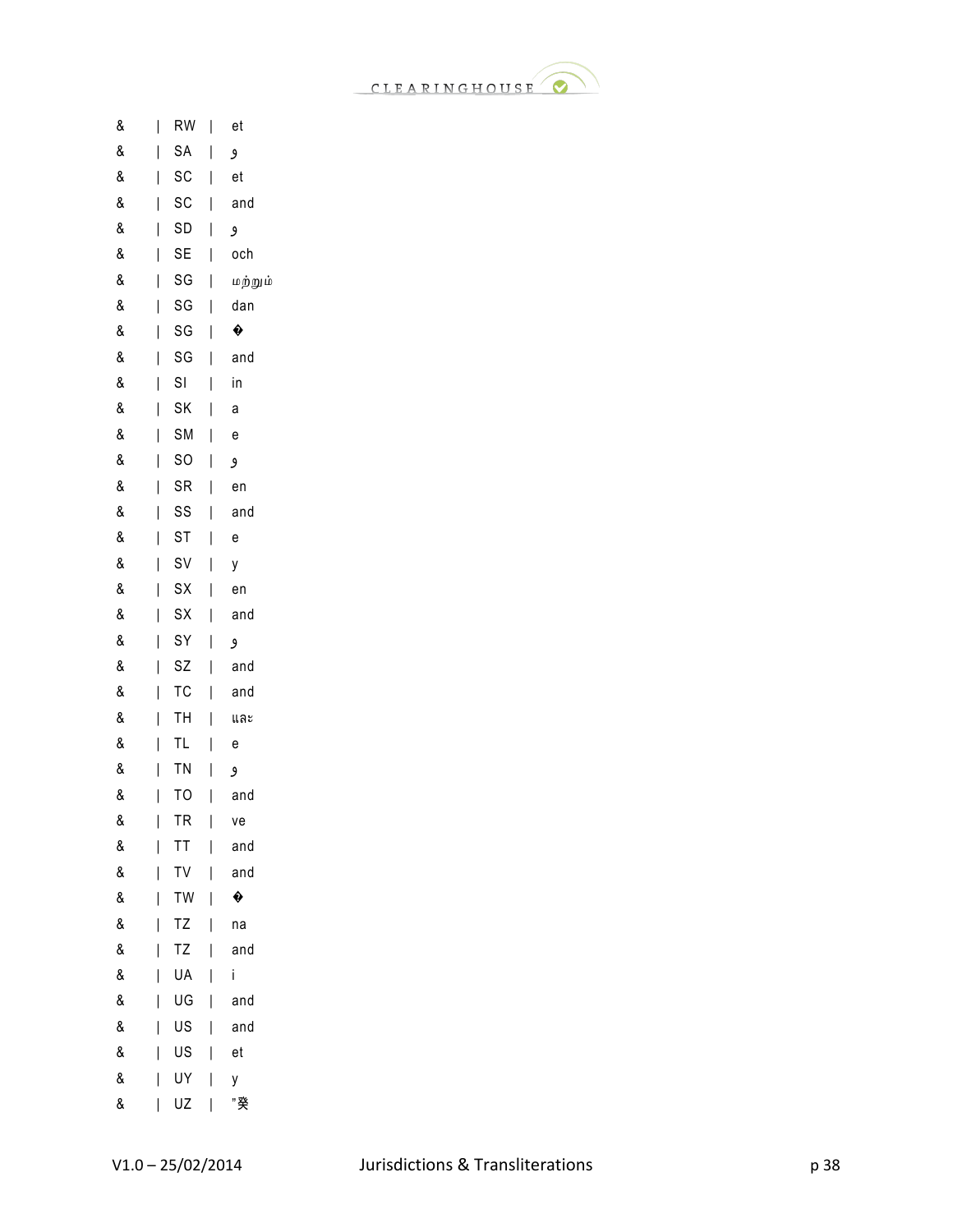| & | I | UZ | ۱ | 盹     |
|---|---|----|---|-------|
| & | I | VC | I | and   |
| & | I | VE | I | у     |
| & | I | VN | I | và    |
| & | I | VU | I | et    |
| & | I | VU | I | and   |
| & | I | WO | I | in    |
| & | I | WO | I | ș i   |
| & | I | WO | I | y     |
| & | I | WO | I | og    |
| & | I | WO | I | ♦     |
| & | I | WO | I | da    |
| & | I | WO | I | dan   |
| & | I | WO | I | le    |
| & | I | WO | I | a     |
| & | I | WO | I | dhe   |
| & | I | WO | I | und   |
| & | I | WO | I | 斜葬堅   |
| & | I | WO | I | Və    |
| & | I | WO | I | ve    |
| & | I | WO | I | an    |
| & | I | WO | I | na    |
| & | I | WO | I | е     |
| & | I | WO | I | và    |
| & | I | WO | I | ja    |
| & | I | WO | I | 盹     |
| & | I | WO | I | és    |
| & | I | WO | I | 伉丟仿   |
| & | I | WO | I | 哈扁宥   |
| & | I | WO | I | و     |
| & | I | WO | I | och   |
| & | I | WO | I | and   |
| & | I | WO | I | un    |
| & | I | WO | I | ir    |
| & | I | WO | I | "眇看眇盼 |
| & | I | WO | I | en    |
| & | I | WO | I | 盾盆盼   |
| & | I | WO | I | et    |
| & | I | WO | I | i     |